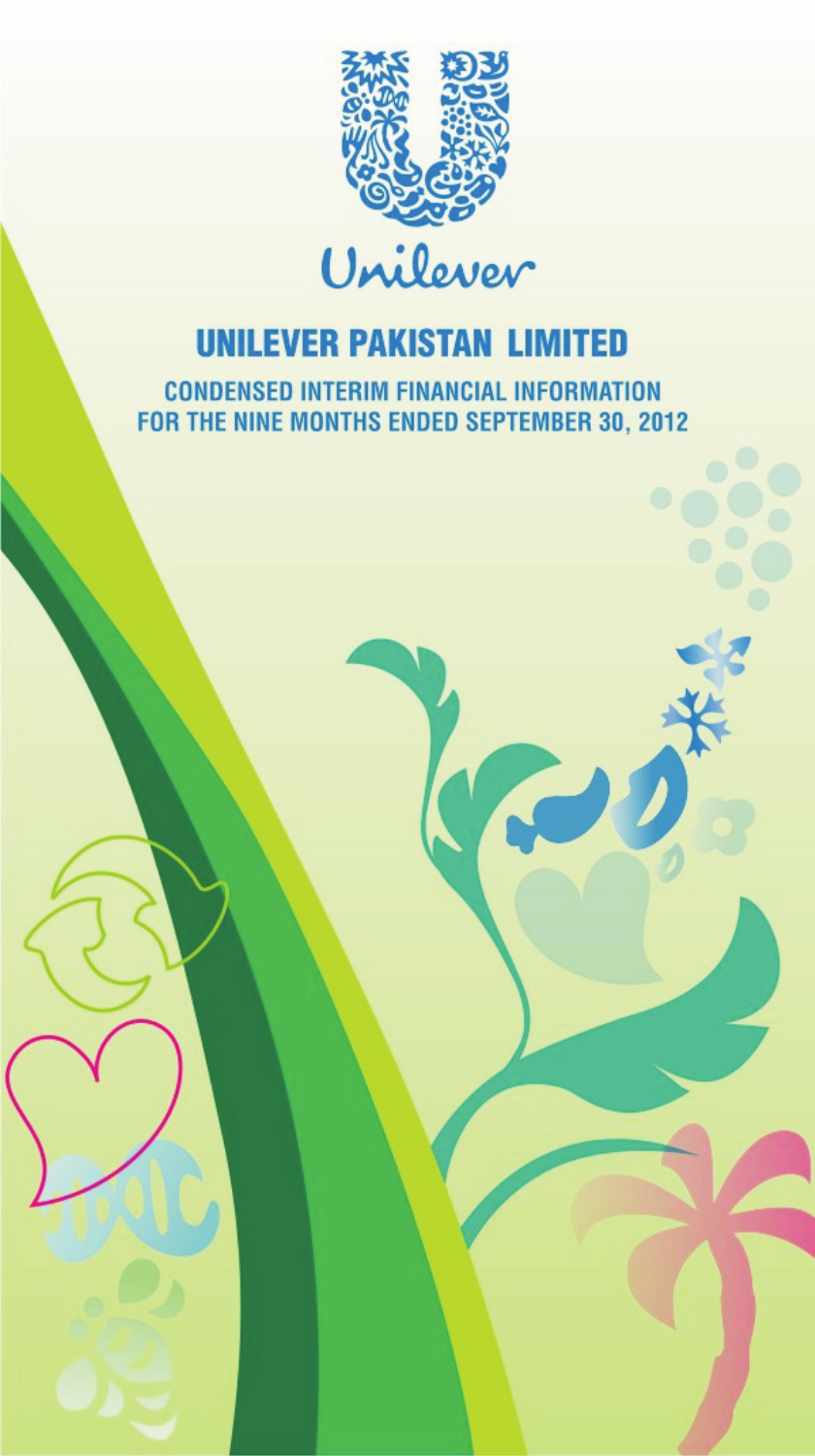# **UNILEVER PAKISTAN LIMITED COMPANY INFORMATION**

# **BOARD OF DIRECTORS**

Mr. Imran Husain Executive Director / CFO Ms. Shazia Syed **Executive Director** Mr. Amir R. Paracha **Executive Director** Ms. Fariyha Subhani **Executive Director** Mr. Faheem Ahmed Khan **Executive Director** Mr. Zaffar A. Khan Non - Executive Director Mr. Khalid Rafi Non - Executive Director

# **COMPANY SECRETARY**

Mr. Amar Naseer

# **AUDIT COMMITTEE**

Mr. Zaffar A. Khan Chairman Mr. Khalid Rafi Member Mr. Faheem Ahmed Khan Member

# **AUDITORS**

Messrs A.F. Ferguson & Co. Chartered Accountants State Life Building No. 1-C I.I. Chundrigar Road Karachi.

# **REGISTERED OFFICE**

Avari Plaza Fatima Jinnah Road Karachi - 75530

# **SHARE REGISTRATION OFFICE**

C/o Famco Associates (Pvt) Limited State Life Building No. 1-A I.I. Chundrigar Road Karachi.

#### **WEBSITE ADDRESS**

www.unileverpakistan.com.pk

Mr. Ehsan A. Malik Chairman & Chief Executive

Mr. Azhar Shahid Secretary & Head of Internal Audit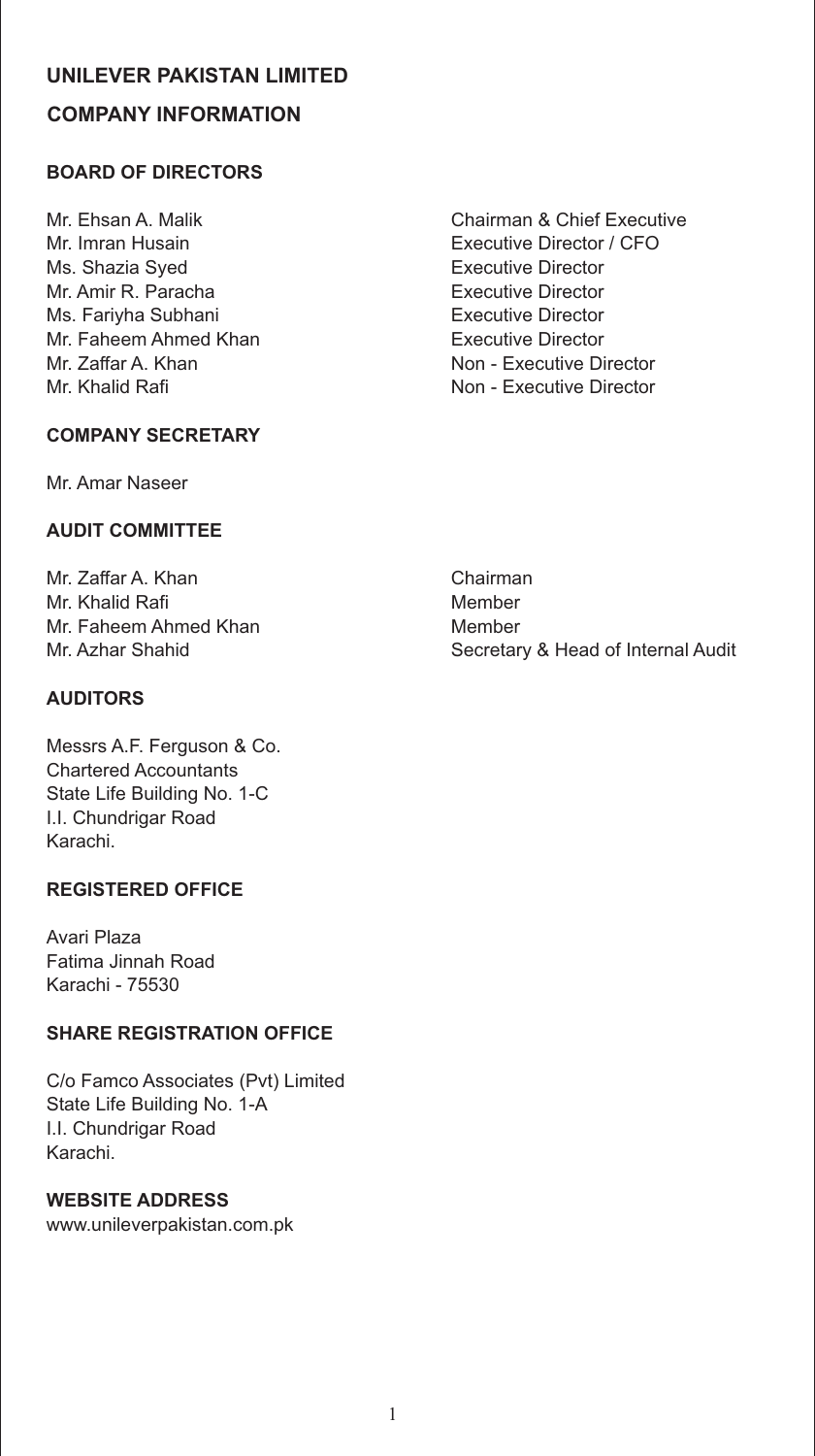#### **Unilever Pakistan Limited**

#### **Directors' Report**

Turnover growth improved from 12% at the half year to 15% for the nine months. A 195 bps higher gross margin was achieved through better cost absorption and improved sales mix. Advertising and promotion spend was lower than the corresponding period last year in which we introduced five new brands and a number of fresh formats. Higher sales, improved mix from a broader portfolio and lower advertising expenditure resulted in Earnings Per Share growth of 49% in the nine months.

#### **Financial Highlights**

|                          | <b>Nine Months</b><br>ended September 30. |            |            |  |
|--------------------------|-------------------------------------------|------------|------------|--|
|                          | 2012<br>2011                              |            | Increase % |  |
|                          | (Rupees in thousands)                     |            |            |  |
| <b>Net Sales</b>         | 43.981.216                                | 38.171.334 | 15%        |  |
| Profit before taxation   | 5.544.826                                 | 3,893,811  | 42%        |  |
| Profit after taxation    | 3,821,688                                 | 2,567,668  | 49%        |  |
| Earnings per Share (Rs.) | 287.50                                    | 193.15     | 49%        |  |

#### **Home and Personal Care (HPC)**

HPC continued its strong performance with sales growth of 18% in nine months. The five new brands launched during 2011 together with two further brands - Domex and Pepsodent, introduced this year, helped deliver robust growth, as did price reductions in shampoos and creams following the removal of Federal Excise Duty in June.

#### **Beverages**

Beverages posted 10% growth for the first nine months of the year 2012. Launch of Mega Daane under Lipton was received well by consumers.

During Q2, government reduced tax levies on tea, benefit of which was immediately passed on to the consumers through lower prices. This immediate response had a positive impact on sales during Q3. The step taken by the Government to create a level playing field will result in significant benefits for consumers and the economy.

#### **Spreads**

The Spreads business sustained growth of 15%. We continue to focus on visibility and availability, backed by media campaigns.

#### **Ice Cream**

Ice Cream posted a growth of 13% despite power cuts that impacted the cold chain. Growth was led by powerful innovation, foremost amongst which was Magnum and Cornetto Fruity Yo.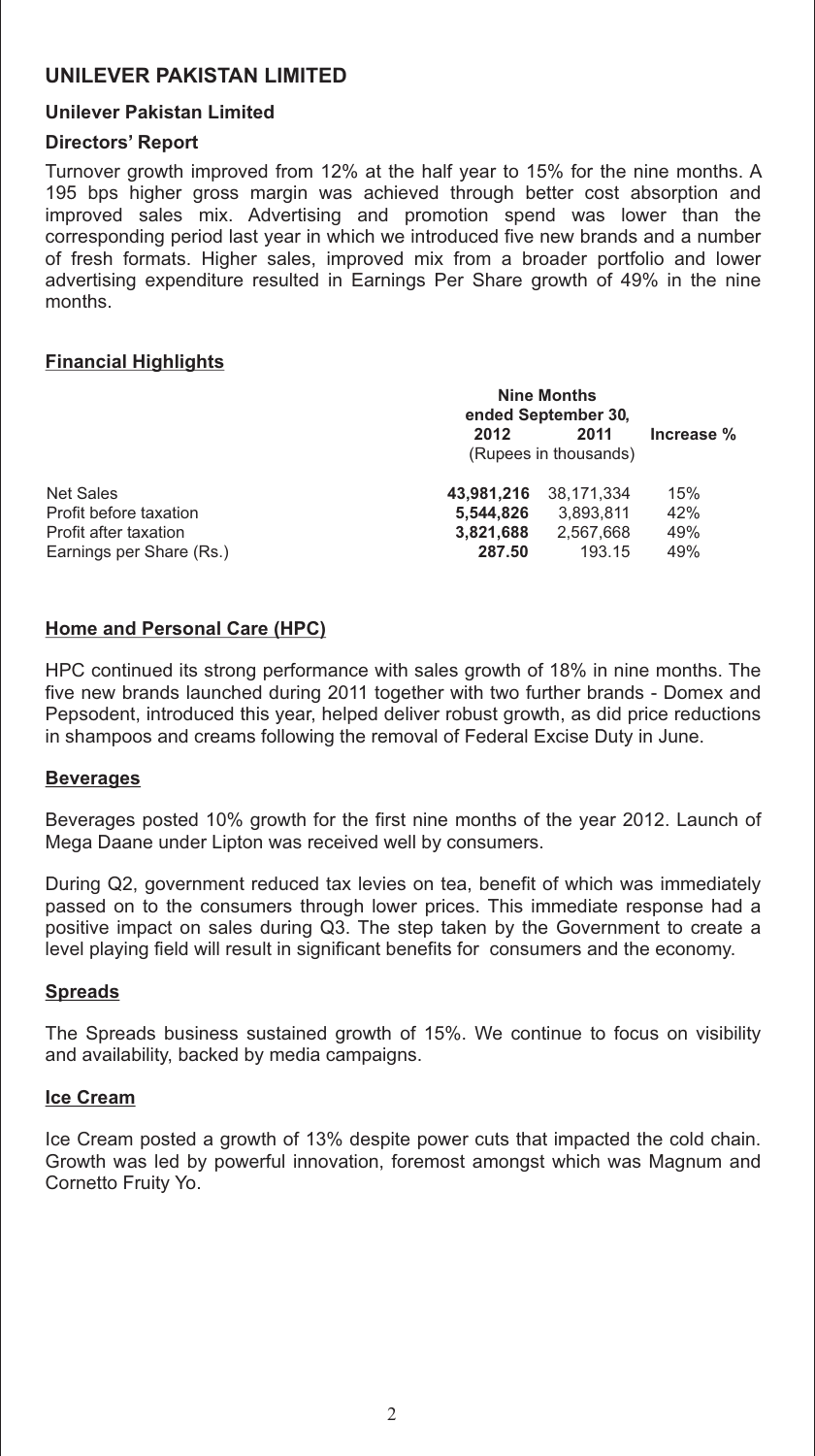### **Future Outlook**

Pressure on disposable incomes, poor security environment and power outages continue to pose challenges to the business. We continue to build brand equity and improve operational effectiveness to deliver enhanced value for consumers, customers and shareholders. A more level playing field in tea and removal of Federal Excise Tax on shampoos and creams will have a positive impact. The business is reviewing its manufacturing and inventory strategy to respond to demand volatility, rising quality expectation and supply disruptions on account of growing incidence of natural disasters and transportation strikes.

On behalf of the Board

Ehsan A. Malik Chairman and Chief Executive

Karachi October 19, 2012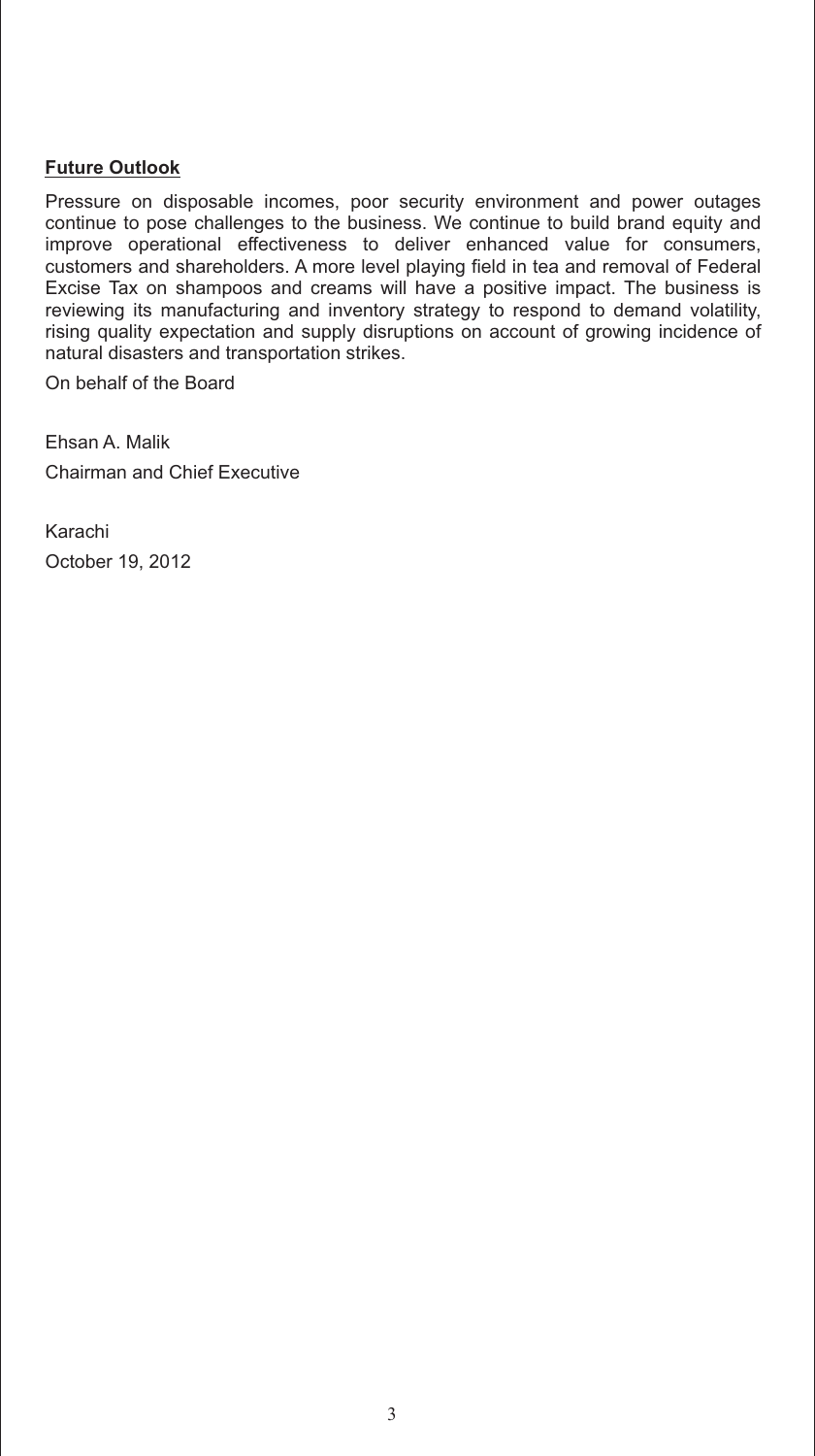# **CONDENSED INTERIM BALANCE SHEET AS AT SEPTEMBER 30, 2012**

|                                                                           |                | <b>Unaudited</b><br>Note September 30,<br>2012 | Audited<br>December 31,<br>2011 |
|---------------------------------------------------------------------------|----------------|------------------------------------------------|---------------------------------|
|                                                                           |                | (Rupees in thousand)                           |                                 |
| <b>ASSETS</b>                                                             |                |                                                |                                 |
| <b>Non-current assets</b>                                                 |                |                                                |                                 |
| Property, plant and equipment                                             | $\overline{4}$ | 6,375,771                                      | 5,717,231                       |
| Intangible - computer software                                            |                | 1,098,923                                      | 1,288,730                       |
| Long term investments                                                     |                | 95,202                                         | 95,202                          |
| Long term loans                                                           |                | 128,806                                        | 115,256                         |
| Long term deposits and prepayments                                        |                | 7,331                                          | 25,761                          |
| Retirement benefits - prepayments                                         |                | 111,709<br>7,817,742                           | 114,877<br>7,357,057            |
| <b>Current assets</b>                                                     |                |                                                |                                 |
| Stores and spares                                                         |                | 490,905                                        | 347,520                         |
| Stock in trade                                                            |                | 6,200,344                                      | 5,204,390                       |
| Trade debts                                                               |                | 1,134,790                                      | 833,179                         |
| Loans and advances                                                        |                | 118,218                                        | 160,194                         |
| Trade deposits and short term prepayments                                 |                | 568,447                                        | 574,205                         |
| Other receivables                                                         |                | 193,859                                        | 147,583                         |
| Tax refunds due from the Government                                       |                | 898,571                                        | 394,715                         |
| Cash and bank balances                                                    |                | 921,452                                        | 957,459                         |
|                                                                           |                | 10,526,586                                     | 8,619,245                       |
| <b>Total assets</b>                                                       |                | 18,344,328                                     | 15,976,302                      |
| <b>EQUITY AND LIABILITIES</b>                                             |                |                                                |                                 |
| <b>Capital and reserves</b>                                               |                |                                                |                                 |
| Share capital                                                             |                | 669,477                                        | 669,477                         |
| <b>Reserves</b>                                                           |                | 2,910,859                                      | 3,502,489                       |
|                                                                           |                | 3,580,336                                      | 4,171,966                       |
| Surplus on revaluation of fixed assets                                    |                | 11,186                                         | 11,669                          |
| <b>Liabilities</b>                                                        |                |                                                |                                 |
|                                                                           |                |                                                |                                 |
| <b>Non-current liabilities</b>                                            |                |                                                | 3,291                           |
| Liabilities against assets subject to finance leases<br>Deferred taxation |                | 607,593                                        | 381,064                         |
| Retirement benefits - obligations                                         |                | 398,242                                        | 462,106                         |
|                                                                           |                | 1,005,835                                      | 846,461                         |
| <b>Current liabilities</b>                                                |                |                                                |                                 |
| Trade and other payables                                                  |                | 13,121,689                                     | 10,096,698                      |
| Accrued interest / mark up                                                |                | 12,228                                         | 9,630                           |
| Short term borrowings                                                     |                |                                                | 292,534                         |
| Current maturity of liabilities against                                   |                |                                                |                                 |
| assets subject to finance leases                                          |                | 2,032                                          | 13,229                          |
| Provisions                                                                |                | 611,022<br>13,746,971                          | 534,115<br>10,946,206           |
| <b>Total liabilities</b>                                                  |                | 14,752,806                                     | 11,792,667                      |
|                                                                           |                |                                                |                                 |
| <b>Contingencies and commitments</b>                                      | 5              |                                                |                                 |
| <b>Total equity and liabilities</b>                                       |                | 18,344,328                                     | 15,976,302                      |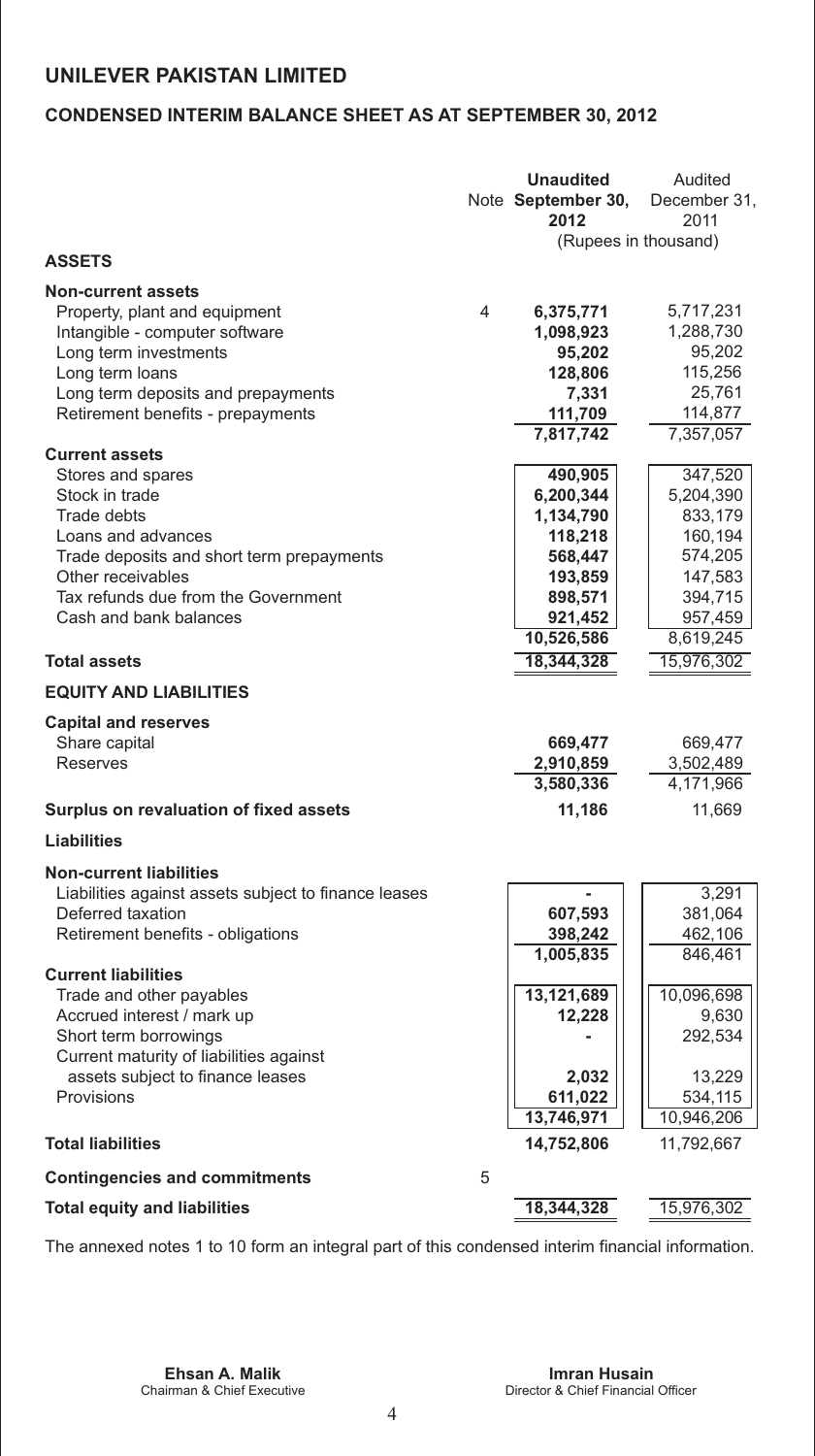# **CONDENSED INTERIM PROFIT AND LOSS ACCOUNT FOR THE NINE MONTHS ENDED SEPTEMBER 30, 2012 (UNAUDITED)**

|                                   | Note | <b>Quarter ended</b> |             | Nine months ended                                       |               |  |
|-----------------------------------|------|----------------------|-------------|---------------------------------------------------------|---------------|--|
|                                   |      |                      |             | September 30, September 30, September 30, September 30, |               |  |
|                                   |      | 2012                 | 2011        | 2012                                                    | 2011          |  |
|                                   |      |                      |             | (Rupees in thousand)                                    |               |  |
| Sales                             | 6.1  | 16,181,039           | 13,368,200  | 43,981,216                                              | 38,171,334    |  |
| Cost of sales                     |      | (10, 271, 152)       | (8,556,616) | (27, 957, 395)                                          | (25,010,064)  |  |
| Gross profit                      |      | 5,909,887            | 4,811,584   | 16,023,821                                              | 13, 161, 270  |  |
| Distribution costs                |      | (3, 182, 118)        | (2,624,819) | (8,707,723)                                             | (7,931,866)   |  |
| Administrative expenses           |      | (544, 561)           | (433, 933)  | (1,444,647)                                             | (1, 158, 269) |  |
| Other operating expenses          |      | (159, 607)           | (124, 398)  | (426, 125)                                              | (314, 820)    |  |
| Other operating income            |      | 142,597              | 22,544      | 389,537                                                 | 250,624       |  |
|                                   |      | 2,166,198            | 1,650,978   | 5,834,863                                               | 4,006,939     |  |
| Restructuring cost                |      |                      |             |                                                         | (45,000)      |  |
| <b>Profit from operations</b>     |      | 2,166,198            | 1,650,978   | 5,834,863                                               | 3,961,939     |  |
| Finance cost                      |      | (55, 920)            | (21, 123)   | (290, 037)                                              | (68, 128)     |  |
| <b>Profit before taxation</b>     |      | 2,110,278            | 1,629,855   | 5,544,826                                               | 3,893,811     |  |
| Taxation                          |      | (693, 481)           | (593, 717)  | (1,723,138)                                             | (1,326,143)   |  |
| <b>Profit after taxation</b>      |      | 1,416,797            | 1,036,138   | 3,821,688                                               | 2,567,668     |  |
| Other comprehensive income        |      |                      |             |                                                         |               |  |
| <b>Total comprehensive income</b> |      | 1,416,797            | 1,036,138   | 3,821,688                                               | 2,567,668     |  |
| Earnings per share                |      |                      |             |                                                         |               |  |
| - Basic (Rupees)                  |      | 106.58               | 77.94       | 287.50                                                  | 193.15        |  |

The annexed notes 1 to 10 form an integral part of this condensed interim financial information.

**Ehsan A. Malik Imran Husain**<br>
Chairman & Chief Executive **Imran Husain**<br>
Director & Chief Financial

Director & Chief Financial Officer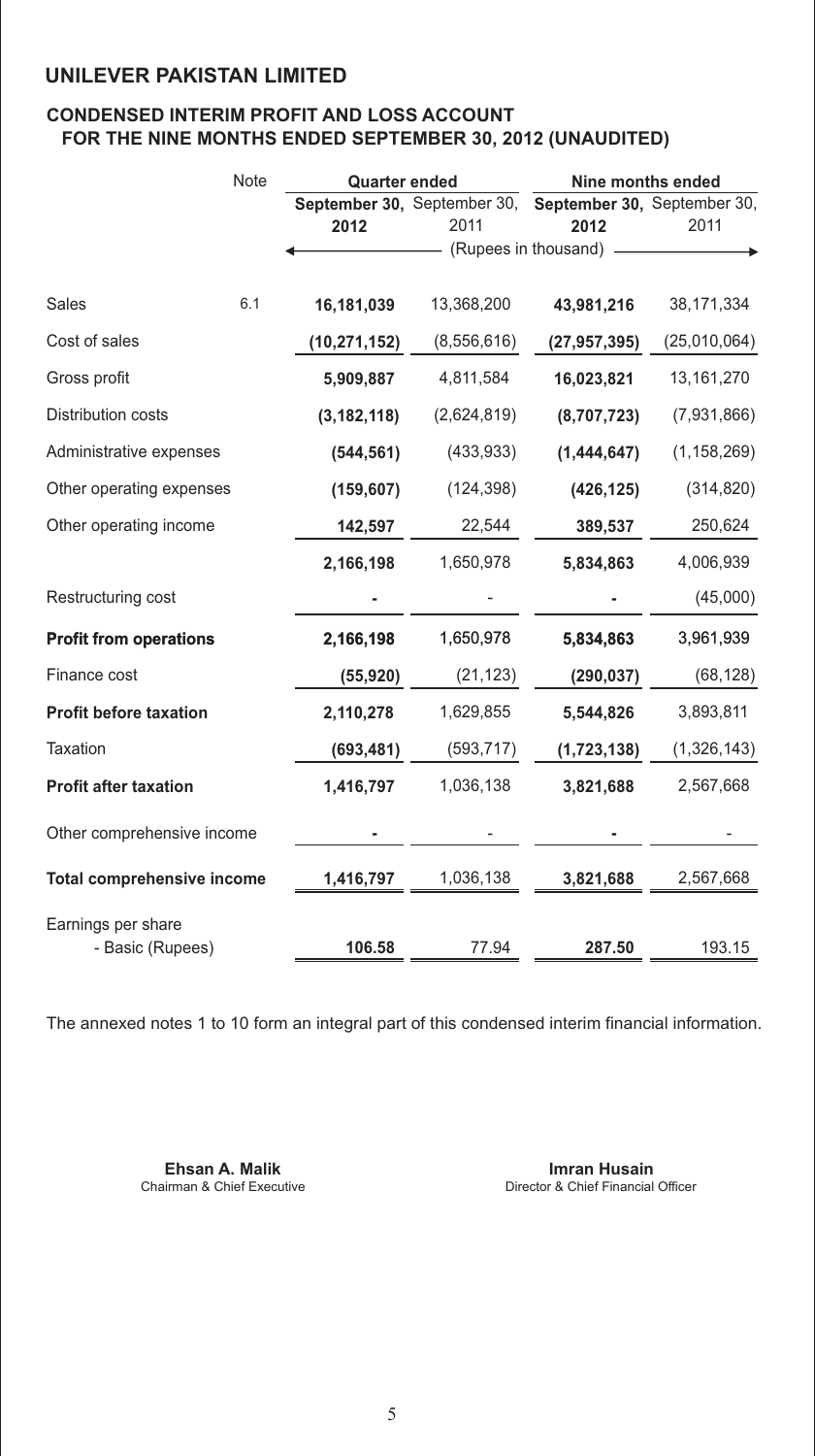# **CONDENSED INTERIM CASH FLOW STATEMENT FOR THE NINE MONTHS ENDED SEPTEMBER 30, 2012 (UNAUDITED)**

|                                                                                                          | <b>Note</b> | 2012                     | September 30, September 30,<br>2011<br>(Rupees in thousand) |
|----------------------------------------------------------------------------------------------------------|-------------|--------------------------|-------------------------------------------------------------|
| <b>CASH FLOWS FROM OPERATING ACTIVITIES</b>                                                              |             |                          |                                                             |
| Profit before taxation                                                                                   |             | 5,544,826                | 3,893,811                                                   |
| Adjustments for non-cash and other items                                                                 |             |                          |                                                             |
| Depreciation<br>Amortisation of intangible - computer software                                           |             | 487,869<br>202,348       | 440,314                                                     |
| Gain on disposal of property, plant and equipment<br>Finance cost                                        |             | (75, 787)<br>290,037     | (17, 467)<br>68,128                                         |
| Provision for staff retirement benefits                                                                  |             | 99,264                   | 82,639                                                      |
| Return on savings accounts and deposit accounts                                                          |             | (28, 665)                | (37, 487)                                                   |
|                                                                                                          |             | 975,066                  | 536,127                                                     |
|                                                                                                          |             | 6,519,892                | 4,429,938                                                   |
| EFFECT ON CASH FLOW DUE TO WORKING CAPITAL CHANGES                                                       |             |                          |                                                             |
| (Increase) / decrease in current assets                                                                  |             |                          |                                                             |
| Stores and spares                                                                                        |             | (143, 385)               | 6,519                                                       |
| Stock in trade<br>Trade debts                                                                            |             | (995, 954)<br>(301, 611) | (432, 508)<br>(674, 358)                                    |
| Loans and advances                                                                                       |             | 41,976                   | (60, 159)                                                   |
| Trade deposits and short term prepayments                                                                |             | 5,758                    | (164, 930)                                                  |
| Other receivables                                                                                        |             | (46, 276)                | (93, 226)                                                   |
|                                                                                                          |             | (1,439,492)              | (1, 418, 662)                                               |
| Increase / (decrease) in current liabilities                                                             |             |                          |                                                             |
| Trade and other payables<br>Provisions                                                                   |             | 3,018,199<br>76,907      | 2,329,670<br>(81, 334)                                      |
|                                                                                                          |             | 3,095,106                | 2,248,336                                                   |
| Cash generated from operations                                                                           |             | 8,175,506                | 5,259,612                                                   |
| Finance costs paid                                                                                       |             | (287, 439)               | (66, 830)                                                   |
| Income tax paid                                                                                          |             | (2,000,465)              | (1,494,776)                                                 |
| Retirement benefits - obligations paid                                                                   |             | (159, 960)               | (22, 793)                                                   |
| Increase in long term loans                                                                              |             | (13, 550)                | (25, 485)                                                   |
| Decrease in long term deposits and prepayments                                                           |             | 18,430                   | 7,384                                                       |
| Net cash from operating activities                                                                       |             | 5,732,522                | 3,657,112                                                   |
| <b>CASH FLOWS FROM INVESTING ACTIVITIES</b>                                                              |             |                          |                                                             |
| Purchase of property, plant and equipment                                                                |             | (1, 162, 593)            | (1,031,826)                                                 |
| Payment for intangible - computer software<br>Sale proceeds on disposal of property, plant and equipment |             | (12, 541)<br>91,971      | (300, 446)<br>25,491                                        |
| Return received on savings accounts and deposit accounts                                                 |             | 28,665                   | 37,487                                                      |
| Net cash used in investing activities                                                                    |             | (1,054,498)              | (1,269,294)                                                 |
| <b>CASH FLOWS FROM FINANCING ACTIVITIES</b>                                                              |             |                          |                                                             |
| Dividends paid                                                                                           |             | (4, 407, 009)            | (3,483,232)                                                 |
| Finance lease obligation paid                                                                            |             | (14, 488)                | (26, 418)                                                   |
| Net cash used in financing activities                                                                    |             | (4, 421, 497)            | (3,509,650)                                                 |
| Net increase / (decrease) in cash and cash equivalents                                                   |             | 256,527                  | (1, 121, 832)                                               |
| Cash and cash equivalents at the beginning of the period                                                 |             | 664,925                  | 1,460,967                                                   |
| Cash and cash equivalents at the end of the period                                                       | 7           | 921,452                  | 339,135                                                     |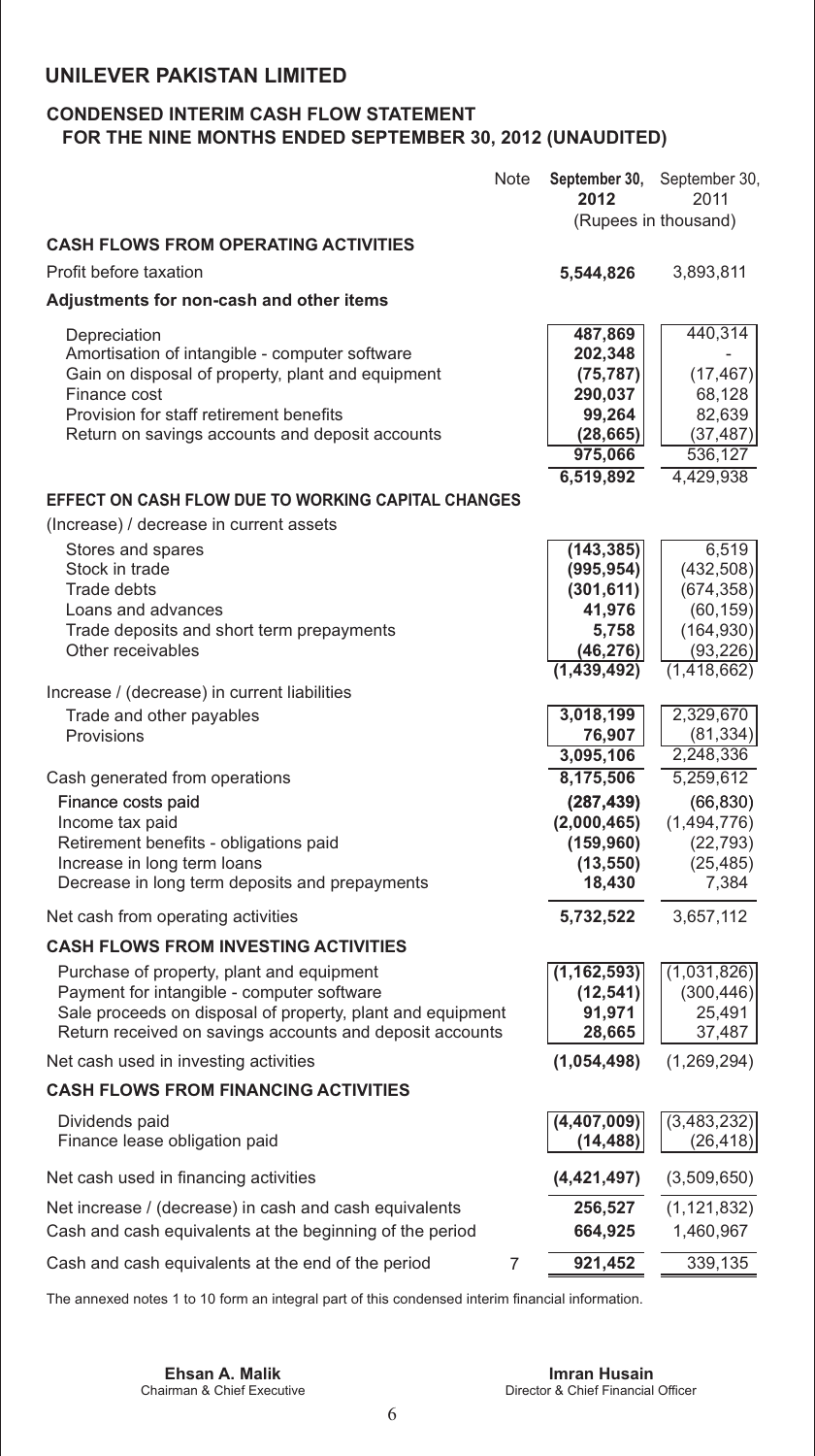# **CONDENSED INTERIM STATEMENT OF CHANGES IN EQUITY FOR THE NINE MONTHS ENDED SEPTEMBER 30, 2012 (UNAUDITED)**

|                                                                                                                                     | <b>SHARE</b><br><b>RESERVES</b> |                                                                                    |             |                                            | <b>TOTAL</b>     |             |
|-------------------------------------------------------------------------------------------------------------------------------------|---------------------------------|------------------------------------------------------------------------------------|-------------|--------------------------------------------|------------------|-------------|
|                                                                                                                                     | <b>CAPITAL</b>                  | <b>CAPITAL</b><br>Arising<br>under schemes<br>of arrangements<br>for amalgamations | Contingency | <b>REVENUE</b><br>Unappropriated<br>profit | <b>SUB TOTAL</b> |             |
|                                                                                                                                     |                                 |                                                                                    |             | (Rupees in thousand)                       |                  |             |
| Balance as at January 1, 2011                                                                                                       | 669,477                         | 70,929                                                                             | 321,471     | 2,498,441                                  | 2,890,841        | 3,560,318   |
| Total comprehensive income for the nine<br>months ended September 30, 2011                                                          |                                 |                                                                                    |             | 2,567,668                                  | 2,567,668        | 2,567,668   |
| Transferred from surplus on revaluation of<br>fixed assets - net of deferred taxation:<br>- Incremental depreciation for the period |                                 |                                                                                    |             | 483                                        | 483              | 483         |
| <b>Dividends</b><br>For the year ended December 31, 2010<br>- On cumulative preference shares                                       |                                 |                                                                                    |             |                                            |                  |             |
| @ 5% per share                                                                                                                      |                                 |                                                                                    |             | (239)                                      | (239)            | (239)       |
| - Final dividend on ordinary shares<br>@ Rs. 157 per share<br>For the year ended December 31, 2011                                  |                                 |                                                                                    |             | (2,087,137)                                | (2,087,137)      | (2,087,137) |
| - Interim dividend on ordinary shares<br>@ Rs. 105 per share                                                                        |                                 |                                                                                    |             | (1,395,856)                                | (1,395,856)      | (1,395,856) |
| Balance as at September 30, 2011                                                                                                    | 669,477                         | 70,929                                                                             | 321,471     | 1,583,360                                  | 1,975,760        | 2,645,237   |
| Balance as at January 1, 2012                                                                                                       | 669,477                         | 70,929                                                                             | 321,471     | 3,110,089                                  | 3,502,489        | 4,171,966   |
| Total comprehensive income for the nine<br>months ended September 30, 2012                                                          |                                 |                                                                                    |             | 3,821,688                                  | 3,821,688        | 3,821,688   |
| Transferred from surplus on revaluation of<br>fixed assets - net of deferred taxation:<br>- Incremental depreciation for the period |                                 |                                                                                    |             | 483                                        | 483              | 483         |
| Dividend<br>For the year ended December 31, 2011<br>- On cumulative preference shares                                               |                                 |                                                                                    |             |                                            |                  |             |
| $@$ 5% per share<br>- Final dividend on ordinary shares                                                                             |                                 |                                                                                    |             | (239)                                      | (239)            | (239)       |
| @ Rs. 202 per share                                                                                                                 |                                 |                                                                                    |             | (2,685,362)                                | (2,685,362)      | (2,685,362) |
| For the year ending December 31, 2012<br>- Interim dividend on ordinary shares                                                      |                                 |                                                                                    |             |                                            |                  |             |
| @ Rs. 130 per share                                                                                                                 |                                 |                                                                                    |             | (1,728,200)                                | (1,728,200)      | (1,728,200) |
| Balance as at September 30, 2012                                                                                                    | 669,477                         | 70,929                                                                             | 321,471     | 2,518,459                                  | 2,910,859        | 3,580,336   |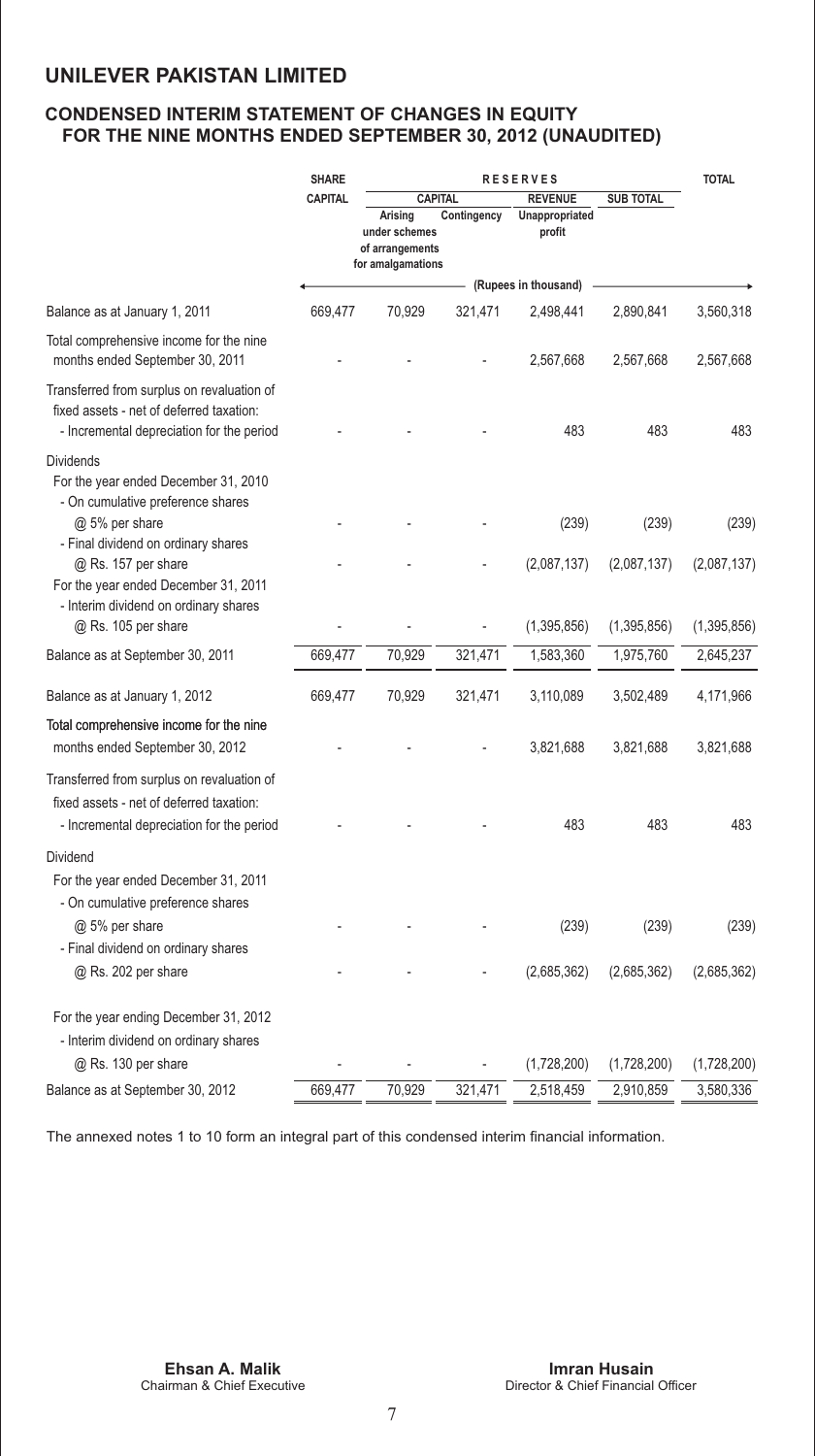# **NOTES TO THE CONDENSED INTERIM FINANCIAL INFORMATION FOR THE NINE MONTHS ENDED SEPTEMBER 30, 2012 (UNAUDITED)**

### **1. BASIS OF PREPARATION**

This condensed interim financial information of Unilever Pakistan Limited (the Company) for the nine months ended September 30, 2012 has been prepared in accordance with the requirements of the International Accounting Standard No. 34 - Interim Financial Reporting and provisions of and directives issued under the Companies Ordinance, 1984. In case where requirements differ, the provisions of or directives issued under the Companies Ordinance, 1984 have been followed.

#### **2. ACCOUNTING POLICIES**

The accounting policies and the methods of computation adopted in the preparation of this condensed interim financial information are the same as those applied in the preparation of the financial statements for the year ended December 31, 2011.

#### **3. ACCOUNTING ESTIMATES, JUDGEMENTS AND FINANCIAL RISK MANGEMENT**

The preparation of this condensed interim financial information in conformity with approved accounting standards requires management to make estimates, assumptions and use judgments that affect the application of policies and reported amounts of assets and liabilities and income and expenses. Estimates, assumptions and judgments are continually evaluated and are based on historical experience and other factors, including reasonable expectations of future events. Revisions to accounting estimates are recognised prospectively commencing from the period of revision.

Judgments and estimates made by the management in the preparation of this condensed interim financial information are the same as those that were applied to financial statements as at and for the year ended December 31, 2011.

The company's financial risk management objectives and policies are consistent with those disclosed in the financial statements as at and for the year ended December 31, 2011.

|                                                                            | <b>Unaudited</b>           | Audited   |
|----------------------------------------------------------------------------|----------------------------|-----------|
|                                                                            | September 30, December 31, |           |
|                                                                            | 2012                       | 2011      |
|                                                                            | (Rupees in thousand)       |           |
| 4.<br><b>PROPERTY, PLANT AND EQUIPMENT</b>                                 |                            |           |
| Operating assets - at net book value<br>Capital work in progress - at cost | 5,859,155                  | 4,526,190 |
| Civil works                                                                | 28,586                     | 5,187     |
| Plant and machinery                                                        | 488,030                    | 1,185,854 |
|                                                                            | 516,616                    | 1,191,041 |
|                                                                            | 6,375,771                  | 5,717,231 |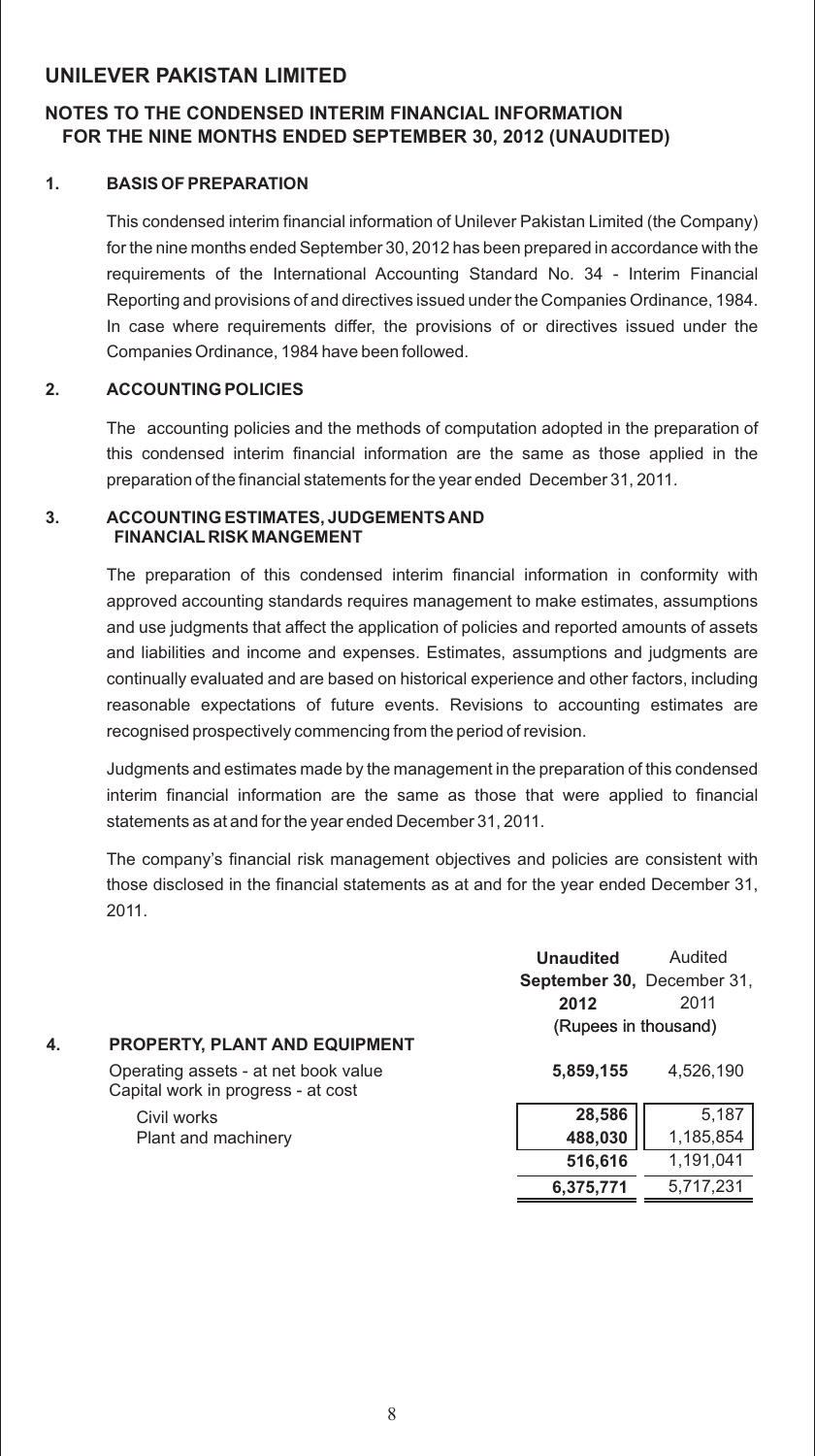#### **4.1** Additions and disposals to operating assets during the period are as follows:

|                                  |           | <b>Additions</b><br>(at cost)       | <b>Disposals</b><br>(at net book value) |                       |  |
|----------------------------------|-----------|-------------------------------------|-----------------------------------------|-----------------------|--|
|                                  | 2012      | September 30, September 30,<br>2011 | September 30,<br>2012                   | September 30,<br>2011 |  |
| Owned                            |           |                                     |                                         |                       |  |
| Buildings on freehold land       | 15,155    | 8.633                               |                                         |                       |  |
| Plant and machinery              | 1.693.691 | 200.364                             | 15,855                                  |                       |  |
| Electrical, mechanical and       |           |                                     |                                         |                       |  |
| office equipment                 | 121,481   | 105,269                             | 65                                      | 6,057                 |  |
| Furniture and fixtures           |           | 1.574                               |                                         |                       |  |
| Motor vehicles                   | 6.691     | 7.850                               | 264                                     |                       |  |
| Assets held under finance leases |           |                                     |                                         |                       |  |
| Motor vehicles                   |           | 146                                 |                                         | 1,967                 |  |
| Total                            | 1.837.018 | 323.836                             | 16,184                                  | 8.024                 |  |

#### **5. CONTINGENCIES AND COMMITMENTS**

#### **5.1 Contingencies**

There has been no change in status of contingencies reported in the financial statements for the year ended December 31, 2011.

#### **5.2 Commitments**

The commitments for capital expenditure outstanding as at September 30, 2012 amounted to Rs.1,025.88 million (December 31, 2011: Rs. 845.96 million).

#### **6. SEGMENT ANALYSIS**

#### **6.1 SEGMENT RESULTS**

|                                                    | Home and<br><b>Personal Care</b> | <b>Beverages</b> | Ice Cream                                     | <b>Spreads</b> | <b>Total</b> |
|----------------------------------------------------|----------------------------------|------------------|-----------------------------------------------|----------------|--------------|
|                                                    |                                  |                  | -- (Rupees in '000) ------------------------- |                |              |
| For the quarter ended<br><b>September 30, 2012</b> |                                  |                  |                                               |                |              |
| Revenue                                            | 9.303.717                        | 4,268,130        | 2,174,609                                     | 434.583        | 16,181,039   |
| <b>Segment Results</b>                             | 1,748,044                        | 250,780          | 112,618                                       | 71,766         | 2,183,208    |
| For the quarter ended<br><b>September 30, 2011</b> |                                  |                  |                                               |                |              |
| Revenue                                            | 7,714,304                        | 3,546,653        | 1,730,846                                     | 376,397        | 13,368,200   |
| <b>Segment Results</b>                             | 1,020,690                        | 532,048          | 151,678                                       | 48,416         | 1,752,832    |
| For the nine months<br>ended September 30, 2012    |                                  |                  |                                               |                |              |
| Revenue                                            | 24,975,211                       | 11,960,348       | 5,733,135                                     | 1,312,522      | 43,981,216   |
| <b>Segment Results</b>                             | 4,134,428                        | 1,233,666        | 276,756                                       | 226,601        | 5,871,451    |
| For the nine months<br>ended September 30, 2011    |                                  |                  |                                               |                |              |
| Revenue                                            | 21,121,516                       | 10,831,995       | 5,078,672                                     | 1,139,151      | 38,171,334   |
| <b>Segment Results</b>                             | 2,546,207                        | 1,059,839        | 365,559                                       | 99,530         | 4,071,135    |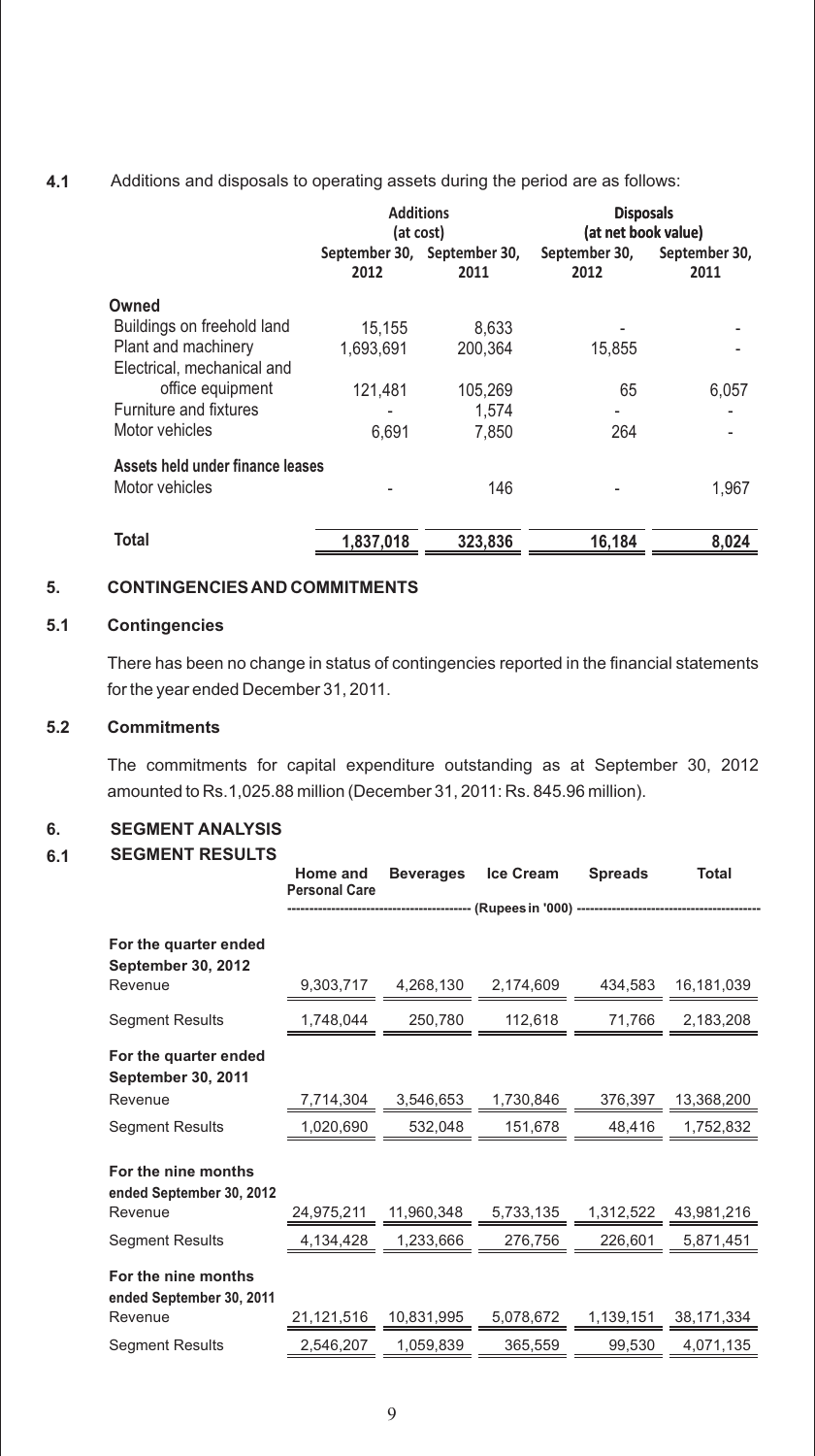|                                       | <b>Quarter ended</b>                                    |            | Nine months ended                                                                 |                             |  |
|---------------------------------------|---------------------------------------------------------|------------|-----------------------------------------------------------------------------------|-----------------------------|--|
|                                       | September 30, September 30, September 30, September 30, |            |                                                                                   |                             |  |
|                                       | 2012                                                    | 2011       | 2012                                                                              | 2011                        |  |
|                                       |                                                         |            | ---------------------------------- (Rupees in '000) ----------------------------- |                             |  |
| Total results for reportable segments | 2,183,208                                               | 1,752,832  | 5,871,451                                                                         | 4,071,135                   |  |
| Other operating expenses              | (159, 607)                                              | (124,398)  | (426, 125)                                                                        | (314, 820)                  |  |
| Other operating income                | 142.597                                                 | 22.544     | 389.537                                                                           | 250.624                     |  |
| Restructuring costs                   |                                                         |            |                                                                                   | (45,000)                    |  |
| Finance costs                         | (55, 920)                                               | (21, 123)  | (290, 037)                                                                        | (68, 128)                   |  |
| Taxation                              | (693, 481)                                              | (593, 717) |                                                                                   | $(1,723,138)$ $(1,326,143)$ |  |
| <b>Profit after tax</b>               | 1,416,797                                               | 1,036,138  | 3,821,688                                                                         | 2,567,668                   |  |

Reconciliation of segment results with profit after tax is as follows:

# **6.2 SEGMENT ASSETS**

|    |                                  | Home and             | <b>Beverages</b> | <b>Ice Cream</b>                                 | <b>Spreads</b>       | <b>Total</b>            |
|----|----------------------------------|----------------------|------------------|--------------------------------------------------|----------------------|-------------------------|
|    |                                  | <b>Personal Care</b> |                  |                                                  |                      |                         |
|    |                                  |                      |                  |                                                  |                      |                         |
|    | As at September 30, 2012 -       |                      |                  |                                                  |                      |                         |
|    | <b>Unaudited</b>                 |                      |                  |                                                  |                      |                         |
|    | Segment assets                   | 8,240,262            |                  | 2,892,654 3,951,913                              | 324,407              | 15,409,236              |
|    | As at December 31, 2011 -        |                      |                  |                                                  |                      |                         |
|    | <b>Audited</b>                   |                      |                  |                                                  |                      |                         |
|    | Segment assets                   |                      |                  | 5,543,362 2,169,913 3,687,574 197,067 11,597,916 |                      |                         |
|    |                                  |                      |                  |                                                  |                      |                         |
|    |                                  |                      |                  | <b>Unaudited</b><br>September,                   |                      | Audited<br>December 31, |
|    |                                  |                      |                  | 2012                                             |                      | 2011                    |
|    |                                  |                      |                  |                                                  | (Rupees in thousand) |                         |
|    |                                  |                      |                  |                                                  |                      |                         |
|    | Total for reportable segments    |                      |                  |                                                  | 15,409,236           | 11,597,916              |
|    | Unallocated assets               |                      |                  |                                                  | 2,935,092            | 4,378,386               |
|    | Total as per balance sheet       |                      |                  |                                                  | 18,344,328           | 15,976,302              |
|    |                                  |                      |                  |                                                  |                      |                         |
|    |                                  |                      |                  | September 30,                                    |                      | September 30,           |
|    |                                  |                      |                  | 2012                                             |                      | 2011                    |
|    |                                  |                      |                  |                                                  | (Rupees in thousand) |                         |
| 7. | <b>CASH AND CASH EQUIVALENTS</b> |                      |                  |                                                  |                      |                         |
|    | Cash and bank balances           |                      |                  | 921,452                                          |                      | 1,015,726               |
|    | Short term borrowings            |                      |                  |                                                  |                      | (676, 591)              |
|    |                                  |                      |                  | 921,452                                          |                      | 339,135                 |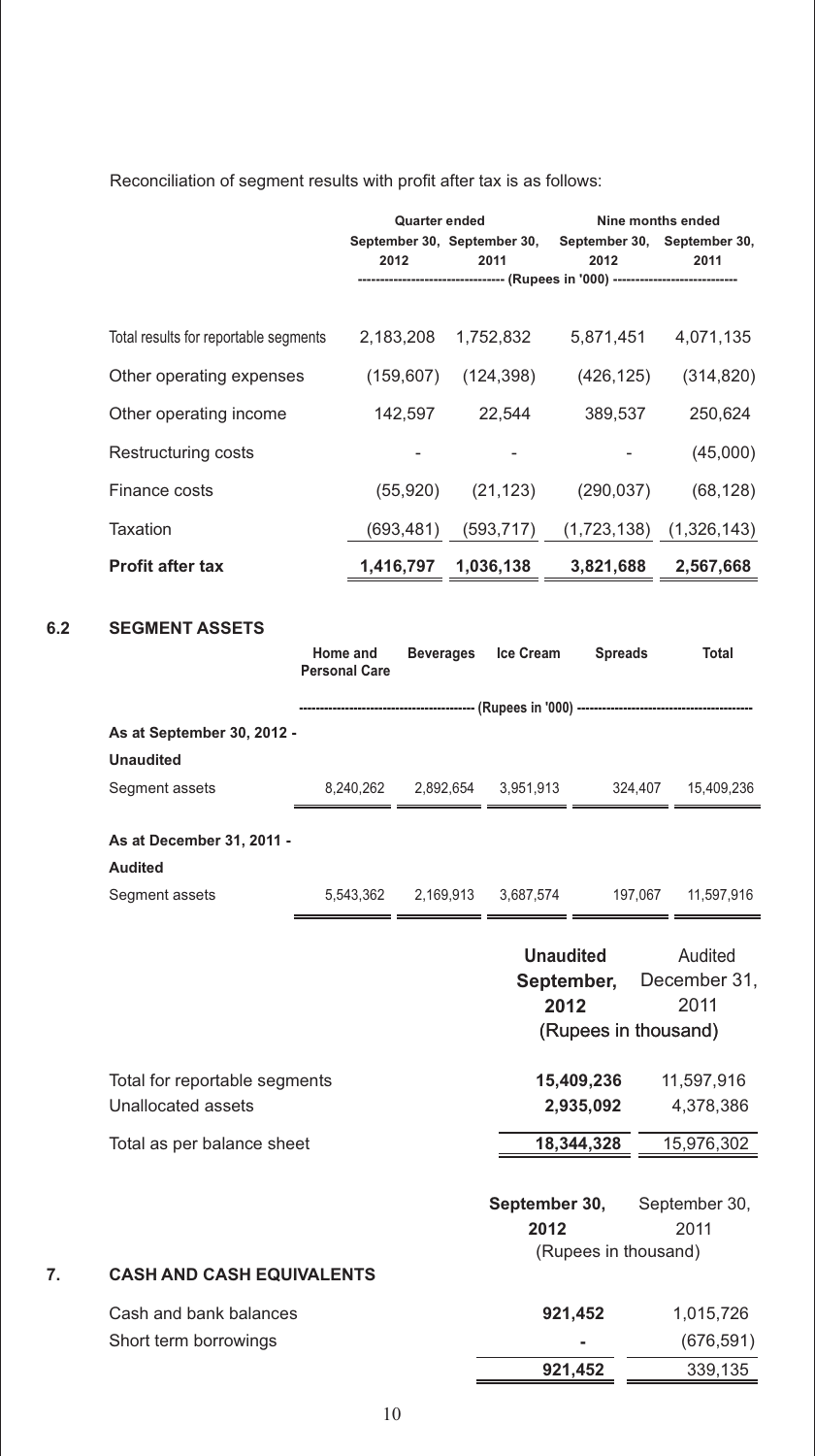#### **8. RELATED PARTY TRANSACTIONS**

Significant related party transactions during the period are as follows:

|      | <b>Relationship with the</b><br>company | <b>Nature of transactions</b>                                    | September 30,<br>2012 | September 30,<br>2011<br>(Rupees in thousand) |
|------|-----------------------------------------|------------------------------------------------------------------|-----------------------|-----------------------------------------------|
|      |                                         |                                                                  |                       |                                               |
| i.   |                                         | Ultimate parent company: Royalty and technical fee               | 1,535,983             | 1,250,079                                     |
| ii.  | Other related parties:                  | Purchase of goods<br>and services                                | 9,964,478             | 8,509,450                                     |
|      |                                         | Sale of goods<br>Fee for receiving of services                   | 3,264                 | 4,759                                         |
|      |                                         | from related party                                               | 19,111                | 44,112                                        |
|      |                                         | Payment to related parties for<br>intangible - computer software |                       | 279,300                                       |
|      |                                         | Fee for providing of services<br>to related parties              | 208,085               | 143,284                                       |
|      |                                         | Contribution to:                                                 |                       |                                               |
|      |                                         | - Defined Contribution plans                                     | 96,443                | 178,562                                       |
|      |                                         | - Defined Benefit plans                                          | 50,702                |                                               |
|      |                                         | Settlement on behalf of:<br>- Defined Contribution plans         | 33,601                | 43,151                                        |
|      |                                         |                                                                  |                       |                                               |
|      |                                         | - Defined Benefit plans                                          |                       | 13,035                                        |
|      |                                         | Payment made on behalf of<br>related party                       | 11,986                |                                               |
| iii. | Key management<br>personnel:            | Salaries and other short-term<br>employee benefits               | 138,289               | 122,132                                       |
|      |                                         | Post-employment<br>benefits                                      | 5,853                 | 6,857                                         |
| iv.  | Others:                                 | Donations                                                        | 7,000                 | 3,019                                         |

#### **9. MONOPOLY CONTROLAUTHORITYORDER**

There is no change in status as reported in the latest annual financial statements regarding the Monopoly Control Authority (MCA) Order terminating the non-competition agreement, requiring the company to refund the amount of Rs. 250 million to Dalda Foods (Private) Limited (DFL). The management is of the view that the agreement between the Company and DFL is not in the violation of Monopolies and Restrictive Trade Practices Ordinance, 1970. The Company filed an appeal in the High Court of Sindh and the operation of MCA's order was stayed. At present, the appeal is pending for hearing.

#### **10. DATE OF ISSUE**

This condensed interim financial information has been authorised for issue on October 19, 2012 by the Board of Directors of the Company.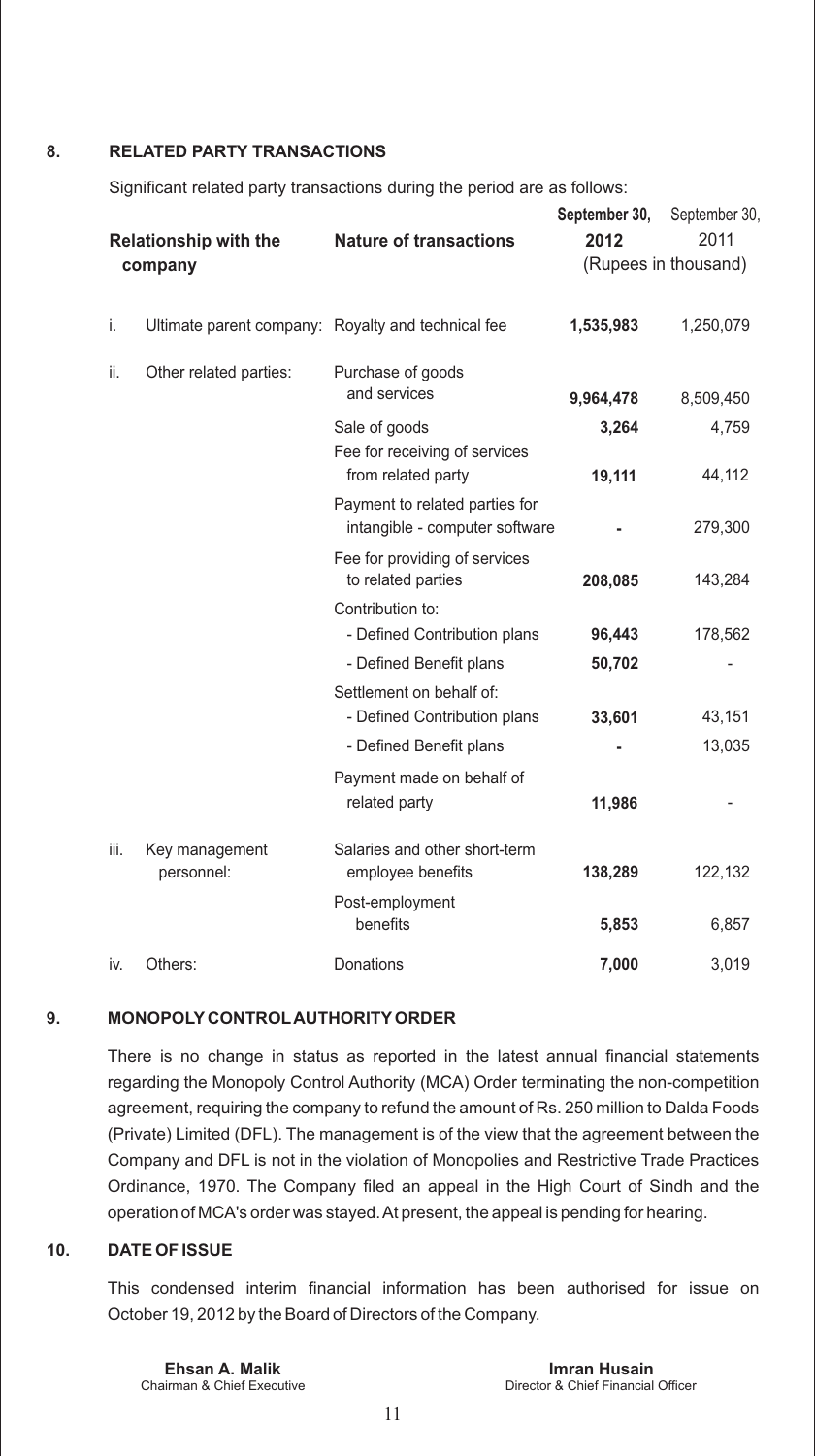# **CONDENSED INTERIM CONSOLIDATED FINANCIAL INFORMATION FOR THE NINE MONTHS ENDED SEPTEMBER 30, 2012**

Unilever Pakistan Limited and its Subsidiary Companies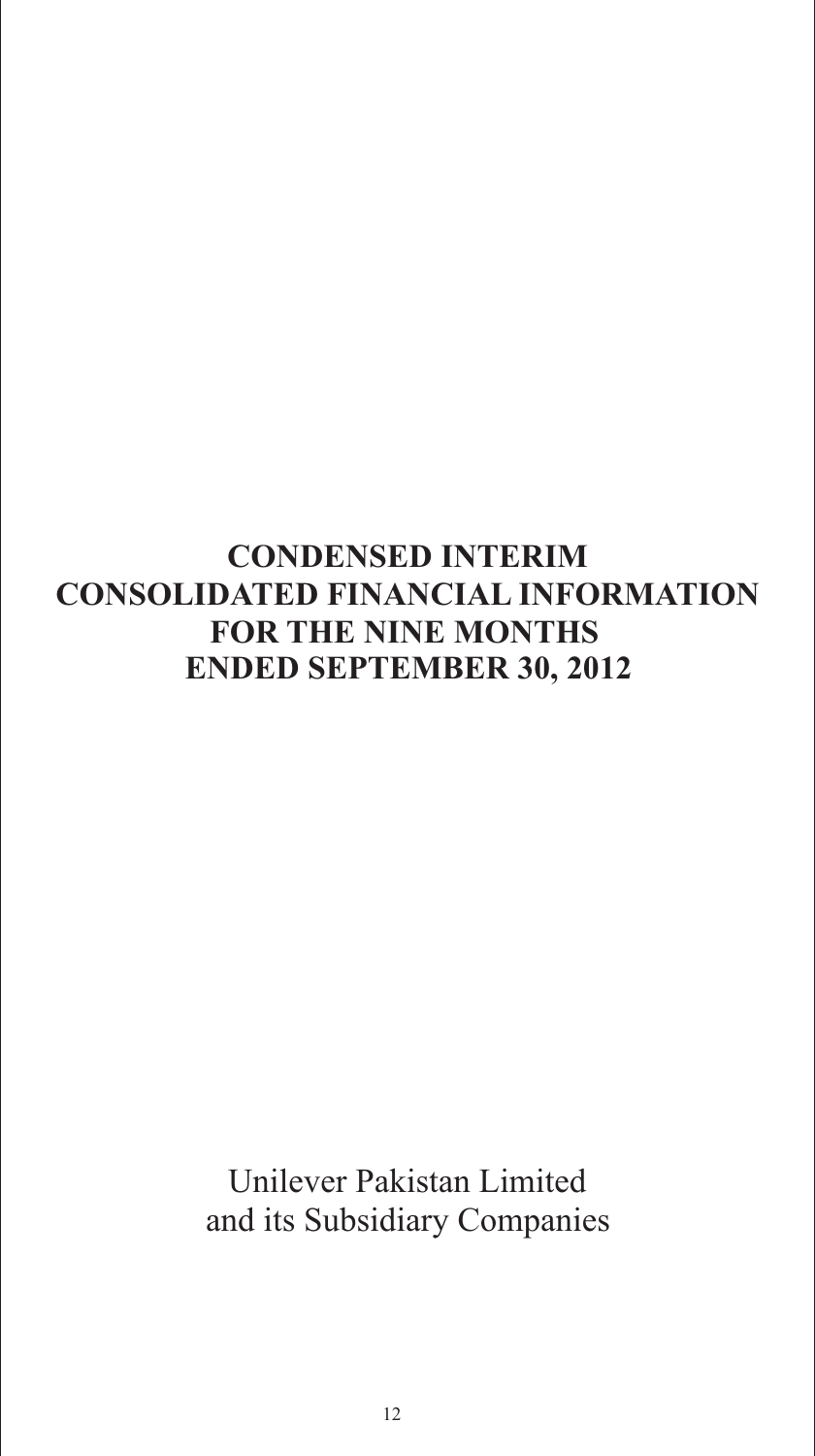# **CONDENSED INTERIM CONSOLIDATED BALANCE SHEET AS AT SEPTEMBER 30, 2012**

|                                                                  | Note | <b>Unaudited</b><br>September 30, | Audited<br>December 31, |
|------------------------------------------------------------------|------|-----------------------------------|-------------------------|
|                                                                  |      | 2012                              | 2011                    |
|                                                                  |      | (Rupees in thousand)              |                         |
| <b>ASSETS</b>                                                    |      |                                   |                         |
| <b>Non-current assets</b>                                        |      |                                   |                         |
| Property, plant and equipment                                    | 4    | 6,375,771                         | 5,717,231               |
| Intangible - computer software                                   |      | 1,098,923                         | 1,288,730               |
| Long term investments                                            |      | 200                               | 200                     |
| Long term loans                                                  |      | 128,806                           | 115,256                 |
| Long term deposits and prepayments                               |      | 7,331                             | 25,761                  |
| Retirement benefits - prepayments                                |      | 111,709                           | 114,877                 |
|                                                                  |      | 7,722,740                         | 7,262,055               |
| <b>Current assets</b><br>Stores and spares                       |      | 490,905                           | 347,520                 |
| Stock in trade                                                   |      | 6,200,344                         | 5,204,390               |
| Trade debts                                                      |      | 1,134,790                         | 833,179                 |
| Loans and advances                                               |      | 118,218                           | 160,194                 |
| Trade deposits and short term prepayments                        |      | 568,447                           | 574,205                 |
| Other receivables                                                |      | 195,317                           | 147,583                 |
| Tax refunds due from the Government                              |      | 898,571                           | 394,715                 |
| Investment - held to maturity                                    |      | 163,035                           | 155,935                 |
| Cash and bank balances                                           |      | 922,756                           | 962,086                 |
|                                                                  |      | 10,692,383                        | 8,779,807               |
| <b>Total assets</b>                                              |      | 18,415,123                        | 16,041,862              |
| <b>EQUITY AND LIABILITIES</b>                                    |      |                                   |                         |
|                                                                  |      |                                   |                         |
| <b>Capital and reserves</b><br>Share capital                     |      | 669,477                           | 669,477                 |
| Reserves                                                         |      | 2,980,146                         | 3,565,319               |
|                                                                  |      | 3,649,623                         | 4,234,796               |
| Surplus on revaluation of fixed assets                           |      | 11,186                            | 11,669                  |
| Liabilities                                                      |      |                                   |                         |
| <b>Non-current liabilities</b>                                   |      |                                   |                         |
| Liabilities against assets subject to finance leases             |      |                                   | 3,291                   |
| Deferred taxation                                                |      | 607,593                           | 381,064                 |
| Retirement benefits - obligations                                |      | 398,242                           | 462,106                 |
|                                                                  |      | 1,005,835                         | 846,461                 |
| <b>Current liabilities</b>                                       |      |                                   |                         |
| Trade and other payables                                         |      | 13,122,792                        | 10,098,375              |
| Taxation - provision less payments                               |      | 405                               | 1,053                   |
| Accrued interest / mark up                                       |      | 12,228                            | 9,630                   |
| Short term borrowings<br>Current maturity of liabilities against |      |                                   | 292,534                 |
| assets subject to finance leases                                 |      | 2,032                             | 13,229                  |
| Provisions                                                       |      | 611,022                           | 534,115                 |
|                                                                  |      | 13,748,479                        | 10,948,936              |
| <b>Total liabilities</b>                                         |      | 14,754,314                        | 11,795,397              |
| <b>Contingencies and commitments</b>                             | 5    |                                   |                         |
| <b>Total equity and liabilities</b>                              |      | 18,415,123                        | 16,041,862              |
|                                                                  |      |                                   |                         |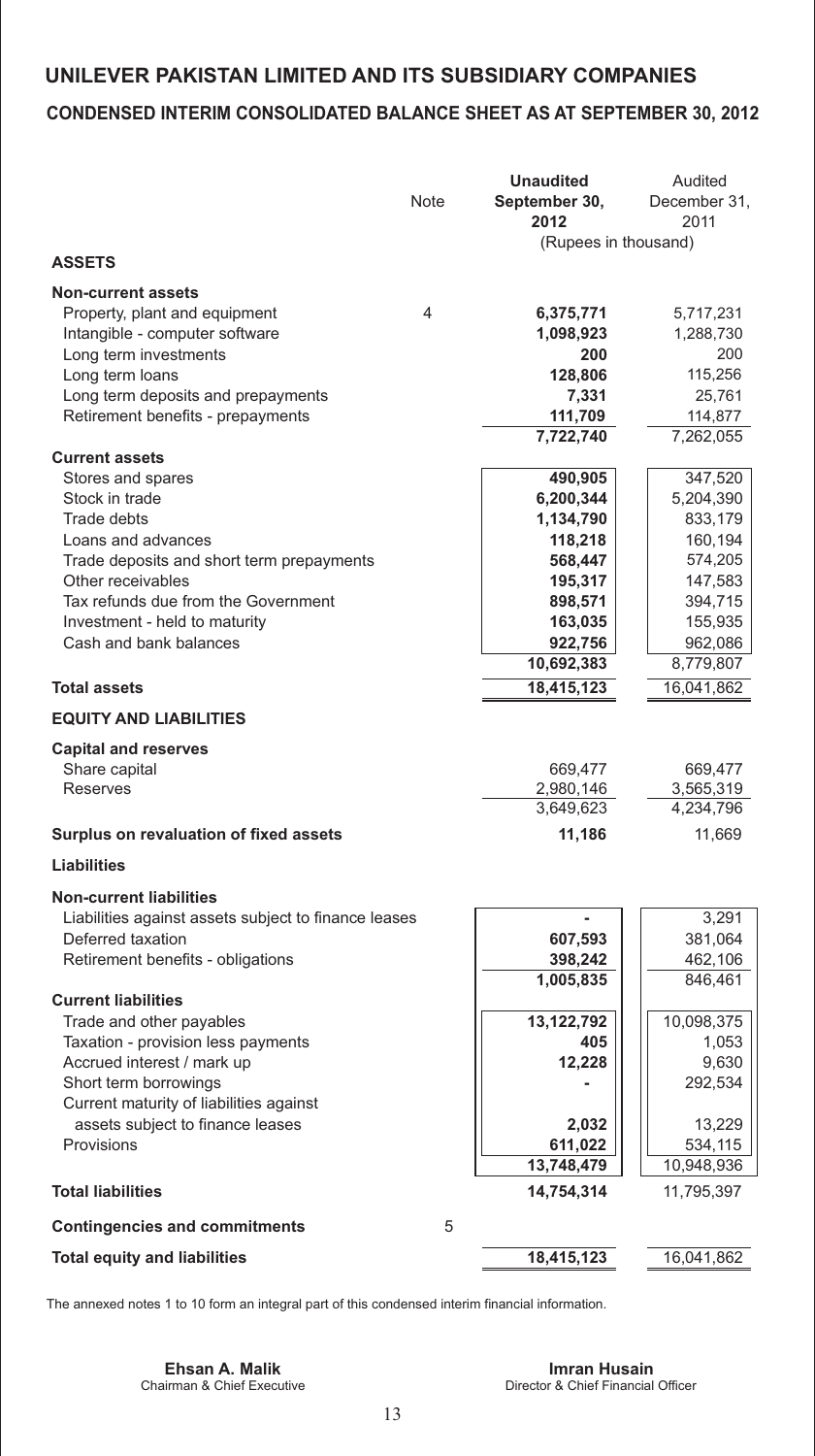# **CONDENSED INTERIM CONSOLIDATED PROFIT AND LOSS ACCOUNT FOR THE NINE MONTHS ENDED SEPTEMBER 30, 2012 (UNAUDITED)**

|                                   | Note | <b>Quarter ended</b> |                      | Nine months ended                                               |               |  |  |
|-----------------------------------|------|----------------------|----------------------|-----------------------------------------------------------------|---------------|--|--|
|                                   |      | 2012                 | 2011                 | September 30, September 30, September 30, September 30,<br>2012 | 2011          |  |  |
|                                   |      |                      | (Rupees in thousand) |                                                                 |               |  |  |
|                                   |      |                      |                      |                                                                 |               |  |  |
| Sales                             | 6.1  | 16,181,039           | 13,368,200           | 43,981,216                                                      | 38,171,334    |  |  |
| Cost of sales                     |      | (10, 271, 152)       | (8,556,616)          | (27, 957, 395)                                                  | (25,010,064)  |  |  |
| Gross profit                      |      | 5,909,887            | 4,811,584            | 16,023,821                                                      | 13, 161, 270  |  |  |
| Distribution costs                |      | (3, 182, 118)        | (2,624,819)          | (8,707,723)                                                     | (7,931,866)   |  |  |
| Administrative expenses           |      | (544, 599)           | (433, 933)           | (1,444,685)                                                     | (1, 158, 369) |  |  |
| Other operating expenses          |      | (159, 594)           | (124, 398)           | (426, 125)                                                      | (314, 820)    |  |  |
| Other operating income            |      | 141,264              | 25,990               | 399,054                                                         | 261,972       |  |  |
|                                   |      | 2,164,840            | 1,654,424            | 5,844,342                                                       | 4,018,187     |  |  |
| Restructuring cost                |      |                      |                      |                                                                 | (45,000)      |  |  |
| <b>Profit from operations</b>     |      | 2,164,840            | 1,654,424            | 5,844,342                                                       | 3,973,187     |  |  |
| Finance cost                      |      | (55, 920)            | (21, 122)            | (290, 037)                                                      | (68, 129)     |  |  |
| <b>Profit before taxation</b>     |      | 2,108,920            | 1,633,302            | 5,554,305                                                       | 3,905,058     |  |  |
| Taxation                          |      | (693,006)            | (594, 923)           | (1,726,456)                                                     | (1, 330, 079) |  |  |
| <b>Profit after taxation</b>      |      | 1,415,914            | 1,038,379            | 3,827,849                                                       | 2,574,979     |  |  |
| Other comprehensive income        |      |                      |                      |                                                                 |               |  |  |
| <b>Total comprehensive income</b> |      | 1,415,914            | 1,038,379            | 3,827,849                                                       | 2,574,979     |  |  |
| Earnings per share                |      |                      |                      |                                                                 |               |  |  |
| - Basic (Rupees)                  |      | 106.51               | 78.11                | 287.90                                                          | 193.70        |  |  |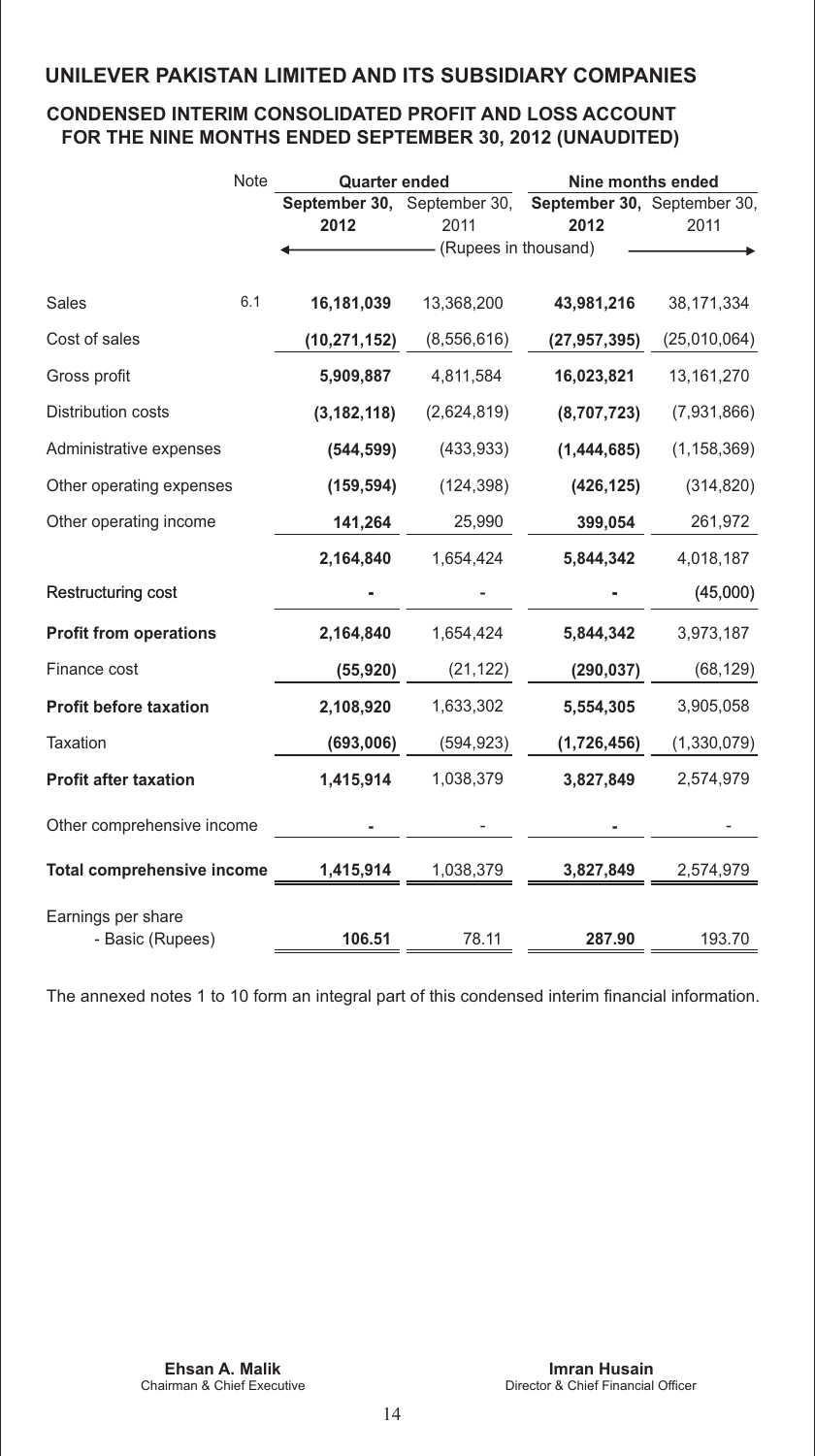# **CONDENSED INTERIM CONSOLIDATED CASH FLOW STATEMENT FOR THE NINE MONTHS ENDED SEPTEMBER 30, 2012 (UNAUDITED)**

|                                                                                                                                                                                                                                                                                                                        | Note | September 30, September 30,<br>2012                                                      | 2011                                                                                      |
|------------------------------------------------------------------------------------------------------------------------------------------------------------------------------------------------------------------------------------------------------------------------------------------------------------------------|------|------------------------------------------------------------------------------------------|-------------------------------------------------------------------------------------------|
| <b>CASH FLOWS FROM OPERATING ACTIVITIES</b>                                                                                                                                                                                                                                                                            |      | (Rupees in thousand)                                                                     |                                                                                           |
| Profit before taxation                                                                                                                                                                                                                                                                                                 |      | 5,554,306                                                                                | 3,905,058                                                                                 |
| Adjustments for non-cash and other items                                                                                                                                                                                                                                                                               |      |                                                                                          |                                                                                           |
| Depreciation<br>Amortisation of Intangible - computer software<br>Gain on disposal of property, plant and equipment<br>Finance cost<br>Provision for staff retirement benefits<br>Income on investment - held to maturity<br>Return on savings accounts and term deposit                                               |      | 487,869<br>202,348<br>(75, 787)<br>290,037<br>99,264<br>(6, 206)<br>(31, 977)<br>965,548 | 440,314<br>(17, 467)<br>68,128<br>82,639<br>(48, 835)<br>524,779                          |
| <b>EFFECT ON CASH FLOW DUE TO WORKING CAPITAL CHANGES</b>                                                                                                                                                                                                                                                              |      | 6,519,854                                                                                | 4,429,837                                                                                 |
| (Increase) / decrease in current assets                                                                                                                                                                                                                                                                                |      |                                                                                          |                                                                                           |
| Stores and spares<br>Stock in trade<br>Trade debts<br>Loans and advances<br>Trade deposits and short term prepayments<br>Other receivables                                                                                                                                                                             |      | (143, 385)<br>(995, 954)<br>(301, 611)<br>41,976<br>5,758<br>(46, 276)<br>(1,439,492)    | 6,519<br>(432, 508)<br>(674, 358)<br>(60, 159)<br>(164, 930)<br>(97,097)<br>(1, 422, 533) |
| Increase / (decrease) in current liabilities                                                                                                                                                                                                                                                                           |      |                                                                                          |                                                                                           |
| Trade and other payables<br>Provisions                                                                                                                                                                                                                                                                                 |      | 3,017,628<br>76,907<br>3,094,535                                                         | 2,329,706<br>(81, 335)<br>2,248,371                                                       |
| Cash generated from operations                                                                                                                                                                                                                                                                                         |      | 8,174,897                                                                                | 5,255,675                                                                                 |
| Finance costs paid<br>Income tax paid<br>Retirement benefits - obligations paid<br>Increase in long term loans<br>Decrease in long term deposits and prepayments                                                                                                                                                       |      | (287, 439)<br>(2,004,431)<br>(159, 960)<br>(13, 550)<br>18,430                           | (66, 829)<br>(1, 498, 153)<br>(22, 793)<br>(25, 485)<br>7,384                             |
| Net cash from operating activities                                                                                                                                                                                                                                                                                     |      | 5,727,947                                                                                | 3,649,799                                                                                 |
| <b>CASH FLOWS FROM INVESTING ACTIVITIES</b>                                                                                                                                                                                                                                                                            |      |                                                                                          |                                                                                           |
| Purchase of property, plant and equipment<br>Payment for intangible - computer software<br>Sale proceeds on disposal of property, plant and equipment<br>Net encashment / (investment in) on investments in treasury bills<br>Investments in term deposits<br>Return received on savings accounts and deposit accounts |      | (1, 162, 593)<br>(12, 541)<br>91,971<br>162,433<br>(163, 035)<br>30,519                  | (1,031,826)<br>(300, 446)<br>25,491<br>(2,579)<br>48,835                                  |
| Net cash used in investing activities                                                                                                                                                                                                                                                                                  |      | (1,053,246)                                                                              | (1,260,525)                                                                               |
| <b>CASH FLOWS FROM FINANCING ACTIVITIES</b>                                                                                                                                                                                                                                                                            |      |                                                                                          |                                                                                           |
| Dividends paid<br>Finance lease obligation paid                                                                                                                                                                                                                                                                        |      | (4,407,009)<br>(14, 488)                                                                 | (3,483,232)<br>(26, 418)                                                                  |
| Net cash used in financing activities                                                                                                                                                                                                                                                                                  |      | (4,421,497)                                                                              | (3,509,650)                                                                               |
| Net increase / (decrease) in cash and cash equivalents<br>Cash and cash equivalents at the beginning of the period                                                                                                                                                                                                     |      | 253,204<br>669,552                                                                       | (1, 120, 376)<br>1,465,507                                                                |
| Cash and cash equivalents at the end of the period                                                                                                                                                                                                                                                                     | 7    | 922,756                                                                                  | 345,131                                                                                   |
|                                                                                                                                                                                                                                                                                                                        |      |                                                                                          |                                                                                           |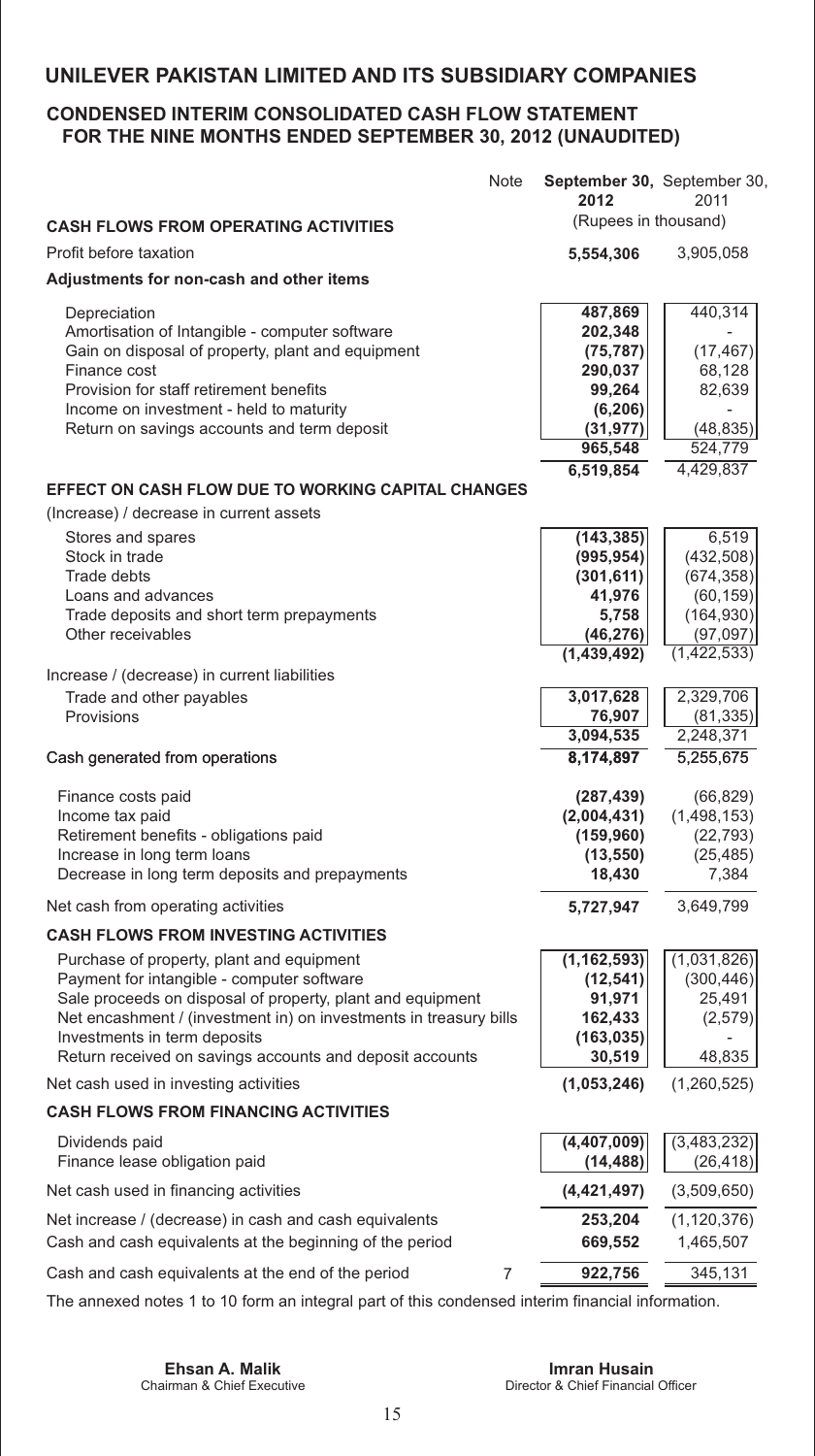# **CONDENSED INTERIM CONSOLIDATED STATEMENT OF CHANGES IN EQUITY FOR THE NINE MONTHS ENDED SEPTEMBER 30, 2012 (UNAUDITED)**

|                                                                                                                                     | <b>SHARE</b><br><b>RESERVES</b> |                                                                                    |             |                                            |                  | <b>TOTAL</b> |
|-------------------------------------------------------------------------------------------------------------------------------------|---------------------------------|------------------------------------------------------------------------------------|-------------|--------------------------------------------|------------------|--------------|
|                                                                                                                                     | <b>CAPITAL</b>                  | <b>CAPITAL</b><br>Arising<br>under schemes<br>of arrangements<br>for amalgamations | Contingency | <b>REVENUE</b><br>Unappropriated<br>profit | <b>SUB TOTAL</b> |              |
|                                                                                                                                     |                                 |                                                                                    |             | (Rupees in thousand)                       |                  |              |
| Balance as at January 1, 2011                                                                                                       | 669,477                         | 70,929                                                                             | 321,471     | 2,549,656                                  | 2,942,056        | 3,611,533    |
| Total comprehensive income for the nine<br>months ended September 30, 2011                                                          |                                 |                                                                                    |             | 2,574,979                                  | 2,574,979        | 2,574,979    |
| Transferred from surplus on revaluation of<br>fixed assets - net of deferred taxation:<br>- Incremental depreciation for the period |                                 |                                                                                    |             | 483                                        | 483              | 483          |
| <b>Dividends</b><br>For the year ended December 31, 2010<br>- On cumulative preference shares<br>@ 5% per share                     |                                 |                                                                                    |             | (239)                                      | (239)            | (239)        |
| - Final dividend on ordinary shares<br>@ Rs. 157 per share                                                                          |                                 |                                                                                    |             | (2,087,137)                                | (2,087,137)      | (2,087,137)  |
| For the year ended December 31, 2011<br>- Interim dividend on ordinary shares<br>@ Rs. 105 per share                                |                                 |                                                                                    |             | (1,395,856)                                | (1,395,856)      | (1,395,856)  |
| Balance as at September 30, 2011                                                                                                    | 669,477                         | 70,929                                                                             | 321,471     | 1,641,886                                  | 2,034,286        | 2,703,763    |
| Balance as at January 1, 2012                                                                                                       | 669,477                         | 70,929                                                                             | 321,471     | 3,110,089                                  | 3,502,489        | 4,171,966    |
| Total comprehensive income for the nine<br>months ended September 30, 2012                                                          |                                 |                                                                                    |             | 3,827,849                                  | 3,827,849        | 3,827,849    |
| Transferred from surplus on revaluation of<br>fixed assets - net of deferred taxation:<br>- Incremental depreciation for the period |                                 |                                                                                    |             | 483                                        | 483              | 483          |
| <b>Dividends</b><br>For the year ended December 31, 2011<br>- On cumulative preference shares                                       |                                 |                                                                                    |             |                                            |                  |              |
| @ 5% per share<br>- Final dividend on ordinary shares                                                                               |                                 |                                                                                    |             | (239)                                      | (239)            | (239)        |
| @ Rs. 202 per share                                                                                                                 |                                 |                                                                                    |             | (2,685,362)                                | (2,685,362)      | (2,685,362)  |
| For the year ending December 31, 2012<br>- First interim dividend on ordinary                                                       |                                 |                                                                                    |             |                                            |                  |              |
| shares @ Rs. 130 per share                                                                                                          |                                 |                                                                                    |             | (1,728,200)                                | (1,728,200)      | (1,728,200)  |
| Balance as at September 30, 2012                                                                                                    | 669,477                         | 70,929                                                                             | 321,471     | 2,524,620                                  | 2,917,020        | 3,586,497    |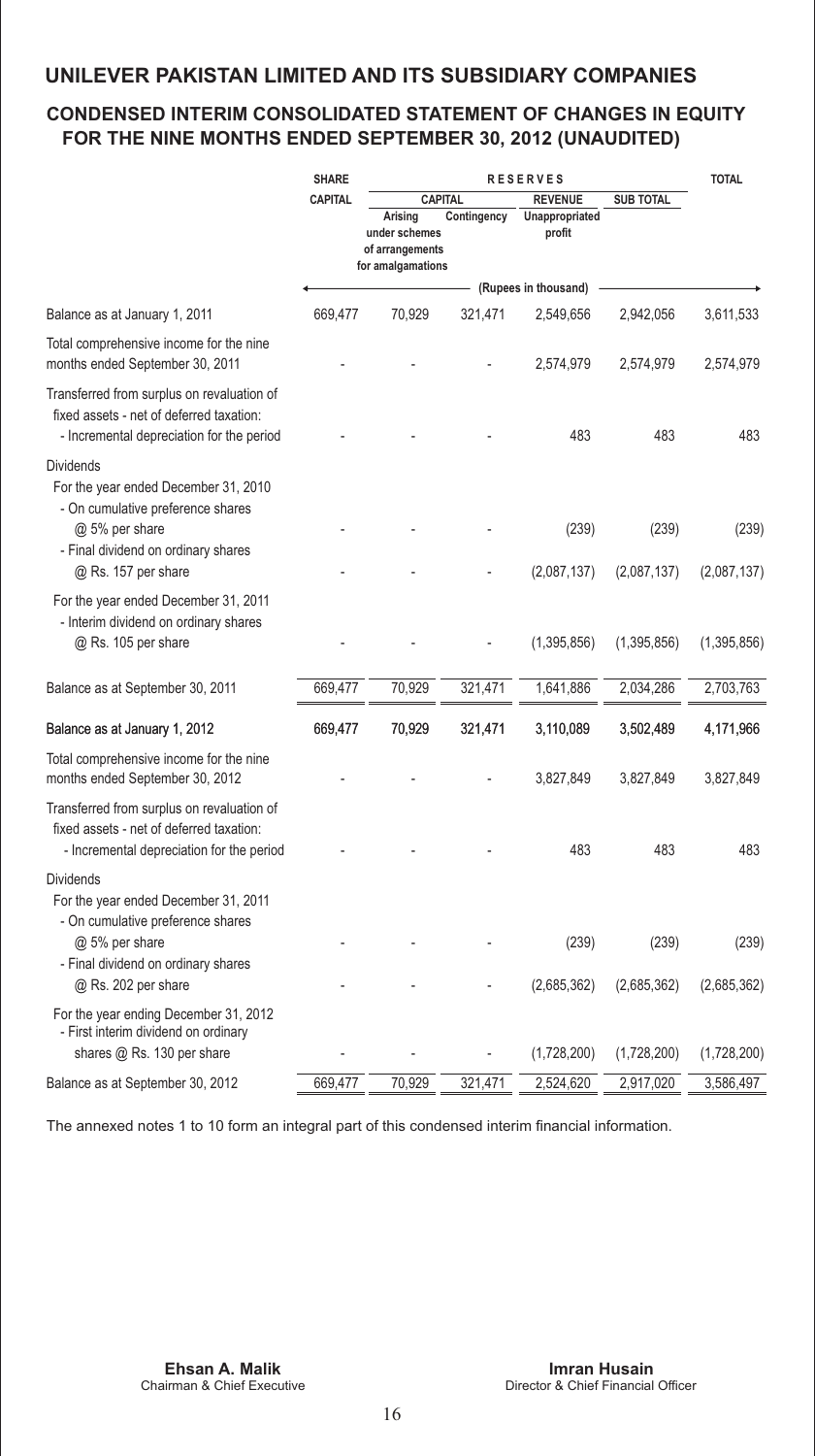# **NOTES TO THE CONDENSED INTERIM CONSOLIDATED FINANCIAL INFORMATION FOR THE NINE MONTHS ENDED SEPTEMBER 30, 2012 (UNAUDITED)**

#### **1. BASIS OF PREPARATION**

"This condensed interim consolidated financial information includes the financial information of Unilever Pakistan Limited (the parent company), Lever Associated Pakistan Trust (Private) Limited, Sadiq (Private) Limited and Lever Chemicals (Private) Limited. The condensed interim financial information of the subsidiary companies has been consolidated on a line by line basis.

This condensed interim consolidated financial information has been prepared in accordance with the requirements of the International Accounting Standard No. 34 - Interim Financial Reporting and provisions of and directives issued under the Companies Ordinance, 1984. In case where requirements differ, the provisions of or directives issued under the Companies Ordinance, 1984 have been followed. This condensed interim consolidated financial information is being submitted to the share holders as required by section 245 of the Companies Ordinance, 1984 and the Listing Regulations of the Karachi and Islamabad Stock Exchanges.

#### **2. ACCOUNTING POLICIES**

The accounting policies and the methods of computation adopted in the preparation of this condensed consolidated interim financial information are the same as those applied in the preparation of the financial statements for the year ended December 31, 2011.

#### **3. ACCOUNTING ESTIMATES, JUDGEMENTS AND FINANCIAL RISK MANGEMENT**

The preparation of this condensed interim consolidated financial information in conformity with approved accounting standards requires management to make estimates, assumptions and use judgments that affect the application of policies and reported amounts of assets and liabilities and income and expenses. Estimates, assumptions and judgments are continually evaluated and are based on historical experience and other factors, including reasonable expectations of future events. Revisions to accounting estimates are recognised prospectively commencing from the period of revision.

Judgments and estimates made by the management in the preparation of this condensed interim consolidated financial information are the same as those that were applied to financial statements as at and for the year ended December 31, 2011.

The company's financial risk management objectives and policies are consistent with those disclosed in the financial statements as at and for the year ended December 31, 2011.

|    | <u> 8888111881 81.2811.</u>          | <b>Unaudited</b>                  | Audited   |
|----|--------------------------------------|-----------------------------------|-----------|
|    |                                      | <b>September 30.</b> December 31. |           |
|    |                                      | 2012                              | 2011      |
|    |                                      | (Rupees in thousand)              |           |
| 4. | PROPERTY, PLANT AND EQUIPMENT        |                                   |           |
|    | Operating assets - at net book value | 5,859,155                         | 4,526,190 |
|    | Capital work in progress - at cost   |                                   |           |
|    | Civil works                          | 28,586                            | 5,187     |
|    | Plant and machinery                  | 488,030                           | 1,185,854 |
|    |                                      | 516,616                           | 1,191,041 |
|    |                                      | 6.375.771                         | 5.717.231 |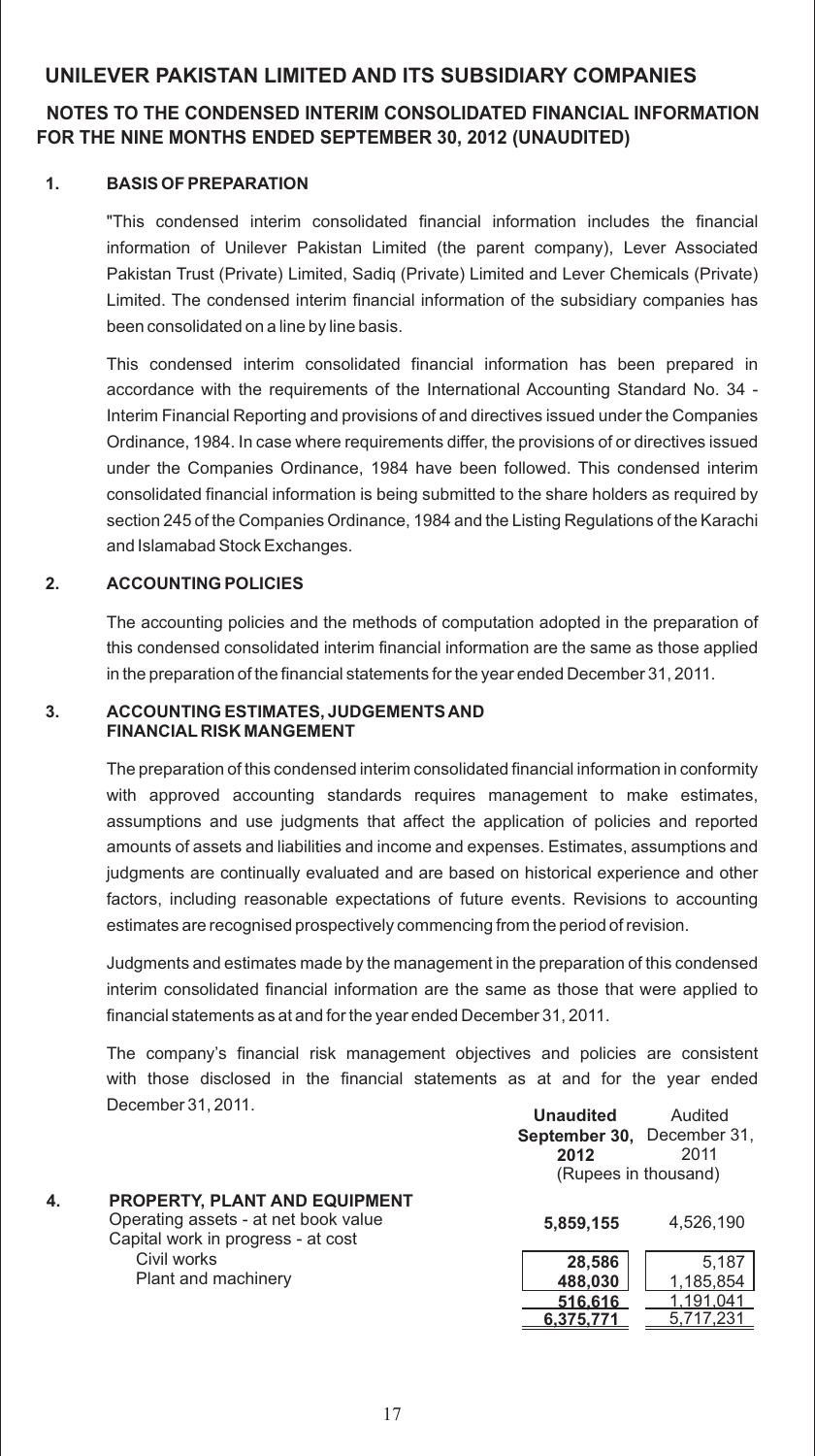#### **4.1** Additions and disposals to operating assets during the period are as follows:

|                                  |                       | <b>Additions</b><br>(at cost) | <b>Disposals</b><br>(at net book value) |                                     |  |
|----------------------------------|-----------------------|-------------------------------|-----------------------------------------|-------------------------------------|--|
|                                  | September 30.<br>2012 | September 30,<br>2011         | 2012                                    | September 30, September 30,<br>2011 |  |
| Owned                            |                       |                               |                                         |                                     |  |
| Buildings on freehold land       | 15.155                | 8.633                         |                                         |                                     |  |
| Plant and machinery              | 1,693,691             | 200,364                       | 15,855                                  |                                     |  |
| Electrical, mechanical and       |                       |                               |                                         |                                     |  |
| office equipment                 | 121.481               | 105.269                       | 65                                      | 6.057                               |  |
| Furniture and fixtures           | ۰                     | 1.574                         | ۰                                       |                                     |  |
| Motor vehicles                   | 6.691                 | 7.850                         | 264                                     |                                     |  |
| Assets held under finance leases |                       |                               |                                         |                                     |  |
| Motor vehicles                   | ۰                     | 146                           |                                         | 1.967                               |  |
| Total                            | 1.837.018             | 323.836                       | 16,184                                  | 8.024                               |  |

#### **5. CONTINGENCIES AND COMMITMENTS**

#### **5.1 Contingencies**

There has been no change in status of contingencies reported in the financial statements for the year ended December 31, 2011.

#### **5.2 Commitments**

The commitments for capital expenditure outstanding as at September 30, 2012 amounted to Rs.1,025.88 million (December 31, 2011: Rs. 845.96 million).

#### **6. SEGMENT ANALYSIS**

#### **6.1 SEGMENT RESULTS**

|                           | Home and<br><b>Personal Care</b> | <b>Beverages</b> | Ice Cream                                                           | <b>Spreads</b> | Total      |
|---------------------------|----------------------------------|------------------|---------------------------------------------------------------------|----------------|------------|
|                           |                                  |                  | ----------------- (Rupees in '000) -------------------------------- |                |            |
| For the quarter ended     |                                  |                  |                                                                     |                |            |
| <b>September 30, 2012</b> |                                  |                  |                                                                     |                |            |
| Revenue                   | 9,303,717                        | 4,268,130        | 2,174,609                                                           | 434,583        | 16,181,039 |
| <b>Segment Results</b>    | 1,748,022                        | 250,770          | 112,613                                                             | 71,765         | 2,183,170  |
| For the quarter ended     |                                  |                  |                                                                     |                |            |
| <b>September 30, 2011</b> |                                  |                  |                                                                     |                |            |
| Revenue                   | 7,714,304                        | 3,546,653        | 1,730,846                                                           | 376,397        | 13,368,200 |
| <b>Segment Results</b>    | 1,020,690                        | 532.048          | 151,678                                                             | 48,416         | 1,752,832  |
| For the nine months       |                                  |                  |                                                                     |                |            |
| ended September 30, 2012  |                                  |                  |                                                                     |                |            |
| Revenue                   | 24,975,211                       | 11,960,348       | 5,733,135                                                           | 1,312,522      | 43.981.216 |
| <b>Segment Results</b>    | 4,134,406                        | 1,233,656        | 276,751                                                             | 226,600        | 5,871,413  |
| For the nine months       |                                  |                  |                                                                     |                |            |
| ended September 30, 2011  |                                  |                  |                                                                     |                |            |
| Revenue                   | 21,121,516                       | 10,831,995       | 5,078,672                                                           | 1,139,151      | 38,171,334 |
| <b>Segment Results</b>    | 2,546,107                        | 1,059,839        | 365,559                                                             | 99,530         | 4,071,035  |
|                           |                                  |                  |                                                                     |                |            |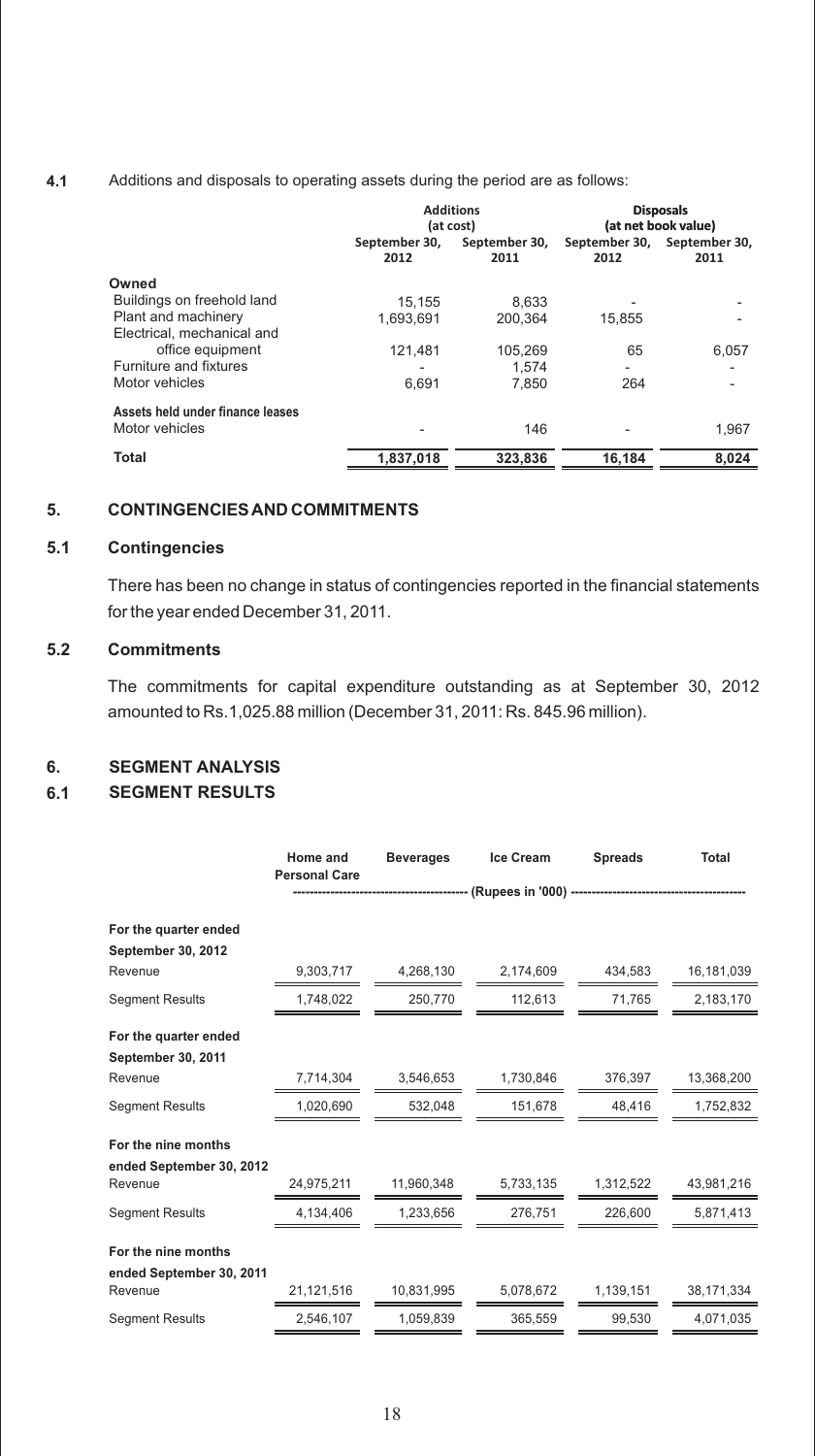Reconciliation of segment results with profit after tax is as follows:

|     |                                                                               | <b>Quarter ended</b> |  | Nine months ended                 |           |                      |                                                                                                                                                                                                                                                                                                                       |
|-----|-------------------------------------------------------------------------------|----------------------|--|-----------------------------------|-----------|----------------------|-----------------------------------------------------------------------------------------------------------------------------------------------------------------------------------------------------------------------------------------------------------------------------------------------------------------------|
|     |                                                                               | 2012                 |  | 2011                              |           | 2012                 | September 30, September 30, September 30, September 30,<br>2011                                                                                                                                                                                                                                                       |
|     |                                                                               |                      |  |                                   |           |                      | ---------------------------- (Rupees in '000) -------------------------                                                                                                                                                                                                                                               |
|     | Total results for reportable segments 2,183,170 1,752,832 5,871,413 4,071,035 |                      |  |                                   |           |                      |                                                                                                                                                                                                                                                                                                                       |
|     |                                                                               |                      |  |                                   |           |                      |                                                                                                                                                                                                                                                                                                                       |
|     | Other operating expenses                                                      |                      |  |                                   |           |                      | $(159,594)$ $(124,398)$ $(426,125)$ $(314,820)$                                                                                                                                                                                                                                                                       |
|     | Other operating income                                                        |                      |  |                                   |           |                      | 141,264 25,990 399,054 261,972                                                                                                                                                                                                                                                                                        |
|     | Restructuring costs                                                           |                      |  |                                   |           |                      | (45,000)                                                                                                                                                                                                                                                                                                              |
|     | Finance costs                                                                 |                      |  | $(55,920)$ $(21,122)$ $(290,037)$ |           |                      | (68,129)                                                                                                                                                                                                                                                                                                              |
|     | Taxation                                                                      |                      |  |                                   |           |                      | $(693,006)$ $(594,923)$ $(1,726,456)$ $(1,330,079)$                                                                                                                                                                                                                                                                   |
|     | <b>Profit after taxation</b>                                                  |                      |  |                                   |           |                      | 1,415,914  1,038,379  3,827,849  2,574,979                                                                                                                                                                                                                                                                            |
|     |                                                                               |                      |  |                                   |           |                      |                                                                                                                                                                                                                                                                                                                       |
| 6.2 | <b>SEGMENT ASSETS</b>                                                         |                      |  |                                   |           |                      |                                                                                                                                                                                                                                                                                                                       |
|     |                                                                               | <b>Personal Care</b> |  | Home and Beverages Ice Cream      |           | <b>Spreads</b>       | Total                                                                                                                                                                                                                                                                                                                 |
|     |                                                                               |                      |  |                                   |           |                      |                                                                                                                                                                                                                                                                                                                       |
|     | As at September 30, 2012 -                                                    |                      |  |                                   |           |                      |                                                                                                                                                                                                                                                                                                                       |
|     | <b>Unaudited</b><br>Segment assets                                            |                      |  |                                   |           |                      |                                                                                                                                                                                                                                                                                                                       |
|     |                                                                               |                      |  |                                   |           |                      | $\frac{8,240,262}{\frac{13,240,262}{\frac{13,236}{\frac{13,236}{\frac{13,264}{\frac{13,264}{\frac{13,264}{\frac{13,264}{\frac{13,264}{\frac{13,264}{\frac{13,264}{\frac{13,264}{\frac{13,264}{\frac{13,264}{\frac{13,264}{\frac{13,264}{\frac{13,264}{\frac{13,264}{\frac{13,264}{\frac{13,264}{\frac{13,264}{\frac{$ |
|     | As at December 31, 2011 -                                                     |                      |  |                                   |           |                      |                                                                                                                                                                                                                                                                                                                       |
|     | <b>Audited</b><br>Segment assets                                              |                      |  |                                   |           |                      |                                                                                                                                                                                                                                                                                                                       |
|     |                                                                               |                      |  |                                   |           |                      | $\frac{5,543,362}{2,169,913}$ $\frac{3,687,574}{3,687,574}$ 197,067 11,597,916                                                                                                                                                                                                                                        |
|     |                                                                               |                      |  | <b>Unaudited</b>                  |           |                      | Audited                                                                                                                                                                                                                                                                                                               |
|     |                                                                               |                      |  | 2012                              |           |                      | September, December 31,<br>2011                                                                                                                                                                                                                                                                                       |
|     |                                                                               |                      |  |                                   |           | (Rupees in thousand) |                                                                                                                                                                                                                                                                                                                       |
|     | Total for reportable segments                                                 |                      |  | 15,409,236                        |           |                      | 11,597,916                                                                                                                                                                                                                                                                                                            |
|     | Unallocated assets                                                            |                      |  |                                   | 3,005,887 |                      | 4,443,946                                                                                                                                                                                                                                                                                                             |
|     | Total as per balance sheet                                                    |                      |  | 18,415,123                        |           |                      | 16,041,862                                                                                                                                                                                                                                                                                                            |
|     |                                                                               |                      |  |                                   |           |                      |                                                                                                                                                                                                                                                                                                                       |
|     |                                                                               |                      |  | September 30,<br>2012             |           |                      | September 30,<br>2011                                                                                                                                                                                                                                                                                                 |
| 7.  | <b>CASH AND CASH EQUIVALENTS</b>                                              |                      |  |                                   |           | (Rupees in thousand) |                                                                                                                                                                                                                                                                                                                       |
|     | Cash and bank balances                                                        |                      |  |                                   | 922,756   |                      | 1,021,722                                                                                                                                                                                                                                                                                                             |
|     | Short term borrowings                                                         |                      |  |                                   |           |                      | (676, 591)                                                                                                                                                                                                                                                                                                            |
|     |                                                                               |                      |  |                                   | 922,756   |                      | 345,131                                                                                                                                                                                                                                                                                                               |

**6.2 SEGMENT ASSETS**